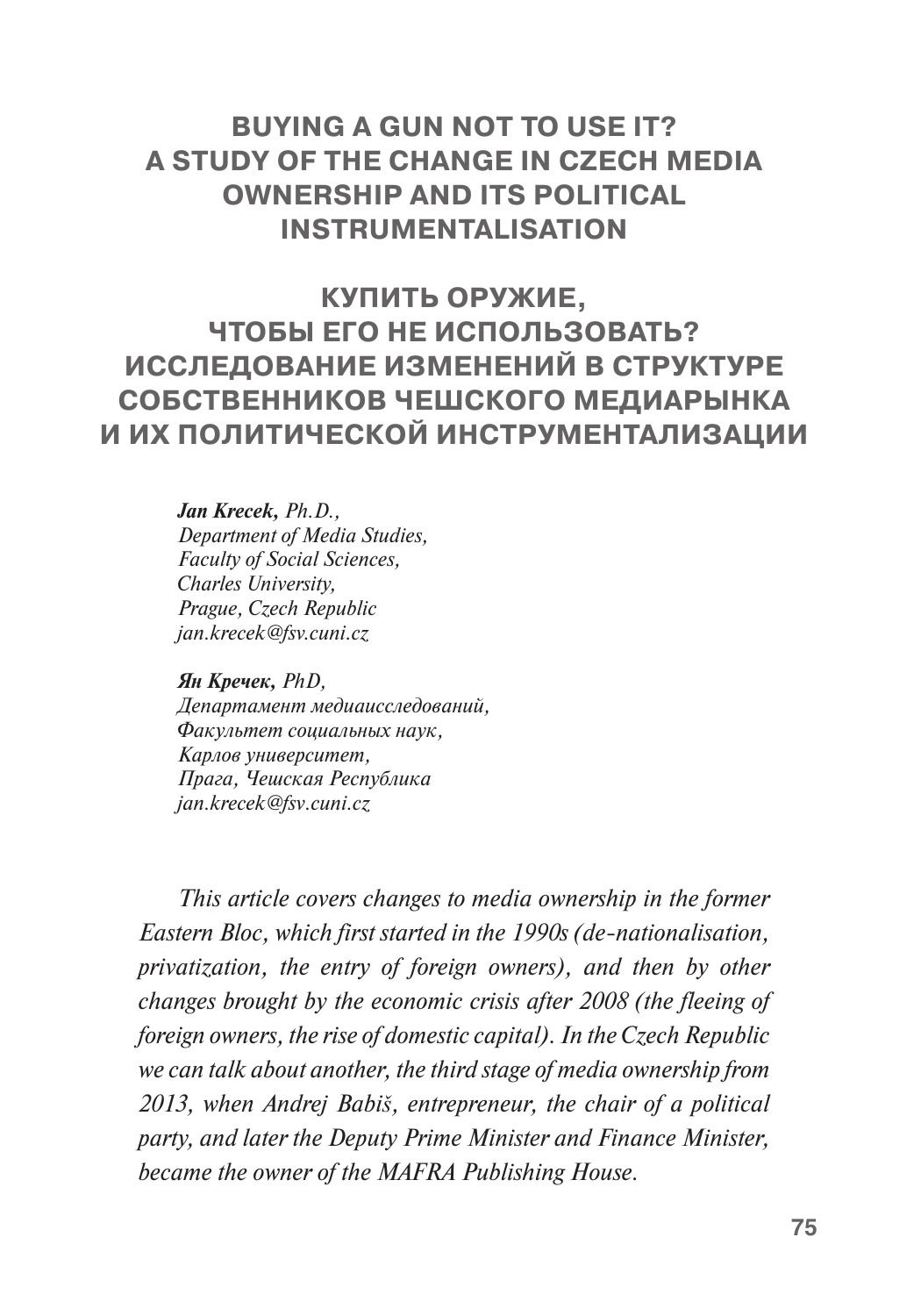*The theoretical debate of our contribution looks at the first two historical stages and discusses point-by-point the individual concepts that the literature mentions in this context (party-press parallelism, Italianisation) and some of which may be in conflict with the normative expectations placed on the media in democratic and pluralist societies (business parallelism, impure publishing, instrumentalisation).* 

*The subsequent empirical part of the paper is dedicated to this "third stage" of media ownership in the Czech Republic. The method of quantitative content analysis focuses on Babiš's two dailies, MF Dnes and Lidové noviny, and, by comparison with the contents of other dailies, examines whether there has been political instrumentalisation that has robbed them of their independence so that they side with their owner.* 

*The research – in comparison with both expert and public opinion – produced surprising results. Although media siding was measured with the aid of openly expressed sympathy for various political actors or by measuring the attention devoted to each political actor and their arguments, almost no tendency towards partisanship was recorded. The input hypothesis about the pernicious impact of merging political and media power in democratic public debate was found to be false. Interpretation of these results, however, does not mean this danger should not be heeded, and offers three possible explanations as to why there has been no political instrumentalisation in this area so far.*

*Key words: media ownership, media parallelism, Italianisation, media moguls, instrumentalisation.*

*Данная статья рассматривает изменения, происходящие в структуре собственников медиарынка в странах бывшего Восточного блока, начавшиеся в 1990 году (денацио-*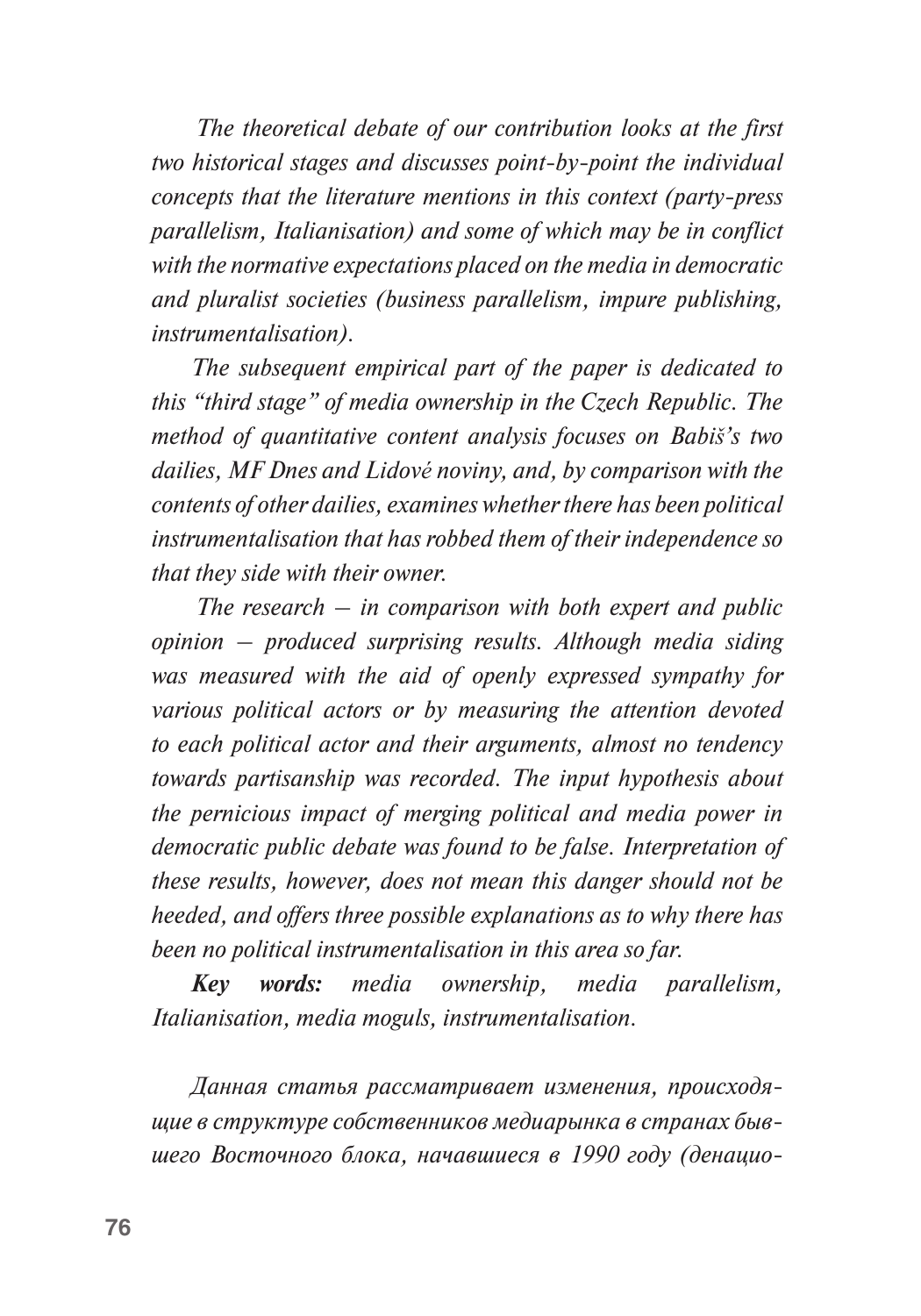*нализация, приватизация, допуск иностранных собственников), а также трансформации, произошедшие под влиянием кризиса 2008 года (отток иностранных собственников, увеличение объема внутреннего капитала). В случае Чешской республики мы можем говорить о новом, третьем этапе изменений, начиная с 2013 года, когда предприниматель, глава политической партии, а в дальнейшем вице-премьер и министр финансов Андрей Бабиш стал владельцем издательского дома MAFRA.* 

*В теоретической части работы рассматриваются первые два исторических этапа, последовательно обсуждаются теоретические концепты, обычно упоминаемые в данном контексте (политико-медийный параллелизм, «итальянизация»), некоторые из которых могут вступать в противоречие с нормативными ожиданиями от медиа в демократическом и плюралистическом обществе (бизнес-параллелизм, инструментализация).*

*Эмпирическая часть статьи посвящена «третьему этапу» трансформации структуры собственников в Чешской республике. Количественный контент-анализ двух ежедневных газет Бабиша MF Dnes и Lidové noviny, а также их сравнение с другими ежедневными изданиями помогают понять, имел ли место политический инструментализм, лишивший их независимости и поставивший на одну сторону с владельцем.* 

*Результаты исследования – особенно в сравнении с общественным мнением и суждениями экспертов – выглядят неожиданно. Несмотря на то, что позиция СМИ изучалась и с помощью фиксации выражений открытой симпатии к ряду политиков, и с помощью измерения объема внимания к тому или иному политическому актору и его аргументам, не удалось*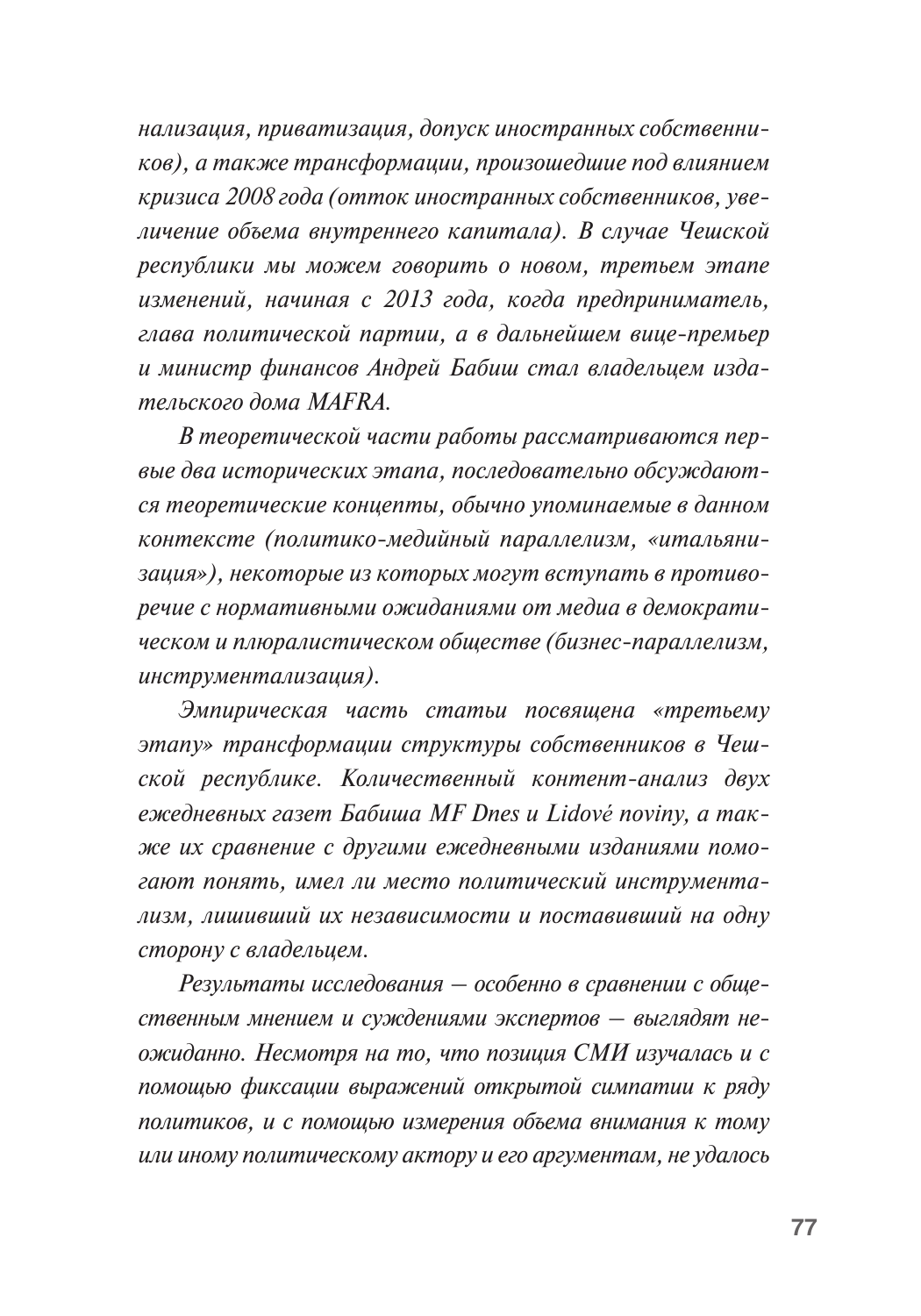*обнаружить тенденций к партийности. Изначальная гипотеза о вреде интеграции медийной и политической власти в демократическом публичном дискурсе была опровергнута. Интерпретация этих данных не подразумевает, что опасность указанного явления следует замалчивать, и предлагает три возможных объяснения того, почему политическая инструментализация до сих пор не проявилась в данной области.*

*Ключевые слова: медиасобственность, параллелизм СМИ, итальянизация, медиамагнаты, инструментализация*

### **Introduction**

The question of media ownership is crucial in media studies and concerns such basic areas as journalistic independence, the watchdog role, political pluralism and the quality of the public sphere/marketplace (and, indeed, democracy itself).

This theme has specific significance in Central and Eastern European countries, which have seen a rapid and radical transformation of the political and media systems since the beginning of the nineties.

Leaving public service media aside (in the CR the community sector is almost non-existent), then the assumption of the project is that developments in the ownership of Czech media (and this can be freely extended to the entire region) can be divided into three phases.

#### **Phase I (the nineties up to 2005)**

The privatisation of existing (print) media took place relatively rapidly at the beginning of the decade; the subsequent process of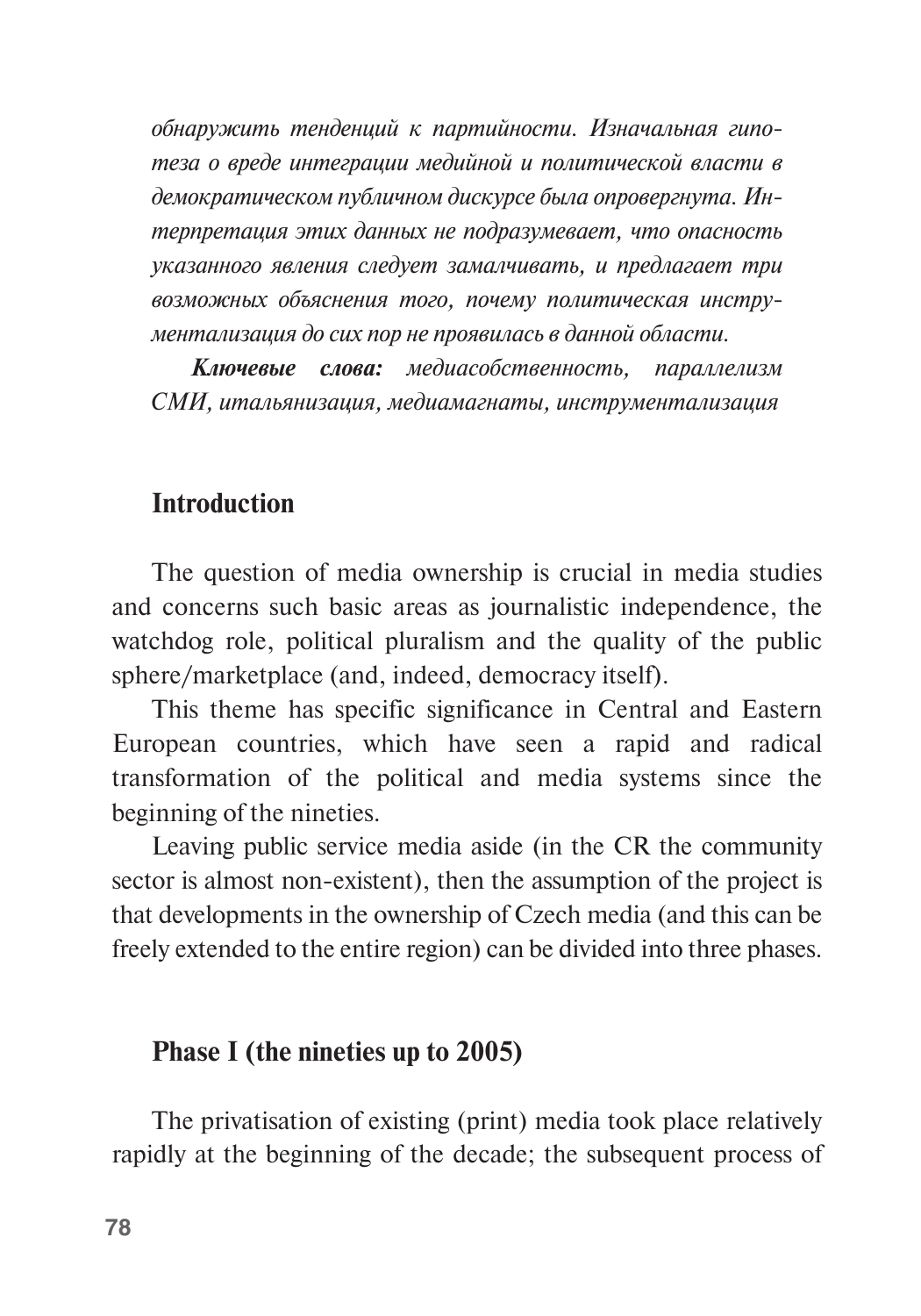internationalisation was just as rapid. New owners, often the editorial staff, did not have the available capital necessary to modernise obsolete equipment. The decisive shares in a number of key print media thus passed into the hands of foreign owners and there was subsequently talk of a certain (temporary) market stabilisation, or concentration.

This phase has been well described as the beginning of the transformation of media ownership in the countries of Central and Eastern Europe was addressed by Sparks, Reading (1998), Splichal (2001), Gross (2002), Huber (2006), Jakubowicz (2007), Jakubowicz, Sükösd (2008), Lauk (2008), Peruško, Popović (2008), Krone (2008). Regarding the CR, an exhaustive overview can be found in Benda (2007) or Waschková Císařová, Metyková (2009).

Although by consensus the movement of Czech media into foreign hands was accompanied by fears – especially in the case of German capital – in the literature cited here we see the first mention of the "**Italianisation**" of Czech/Eastern European media (Splichal, 1994). This term, however, at this point relates only to the low level of professionalism of a radically changing journalism, the politicisation of journalism and its shift to a commentary style rather than a neutral news style.

#### **Phase II (2006–2013)**

The start of the phase of ownership transferring in the other direction can be placed in the first years of the 21st century. However, this trend accelerated in 2008, when, due to the economic crisis, there was a marked decline in advertising revenue and a flight of foreign owners occurred from the entire region of Central and Eastern Europe (Štětka, 2010).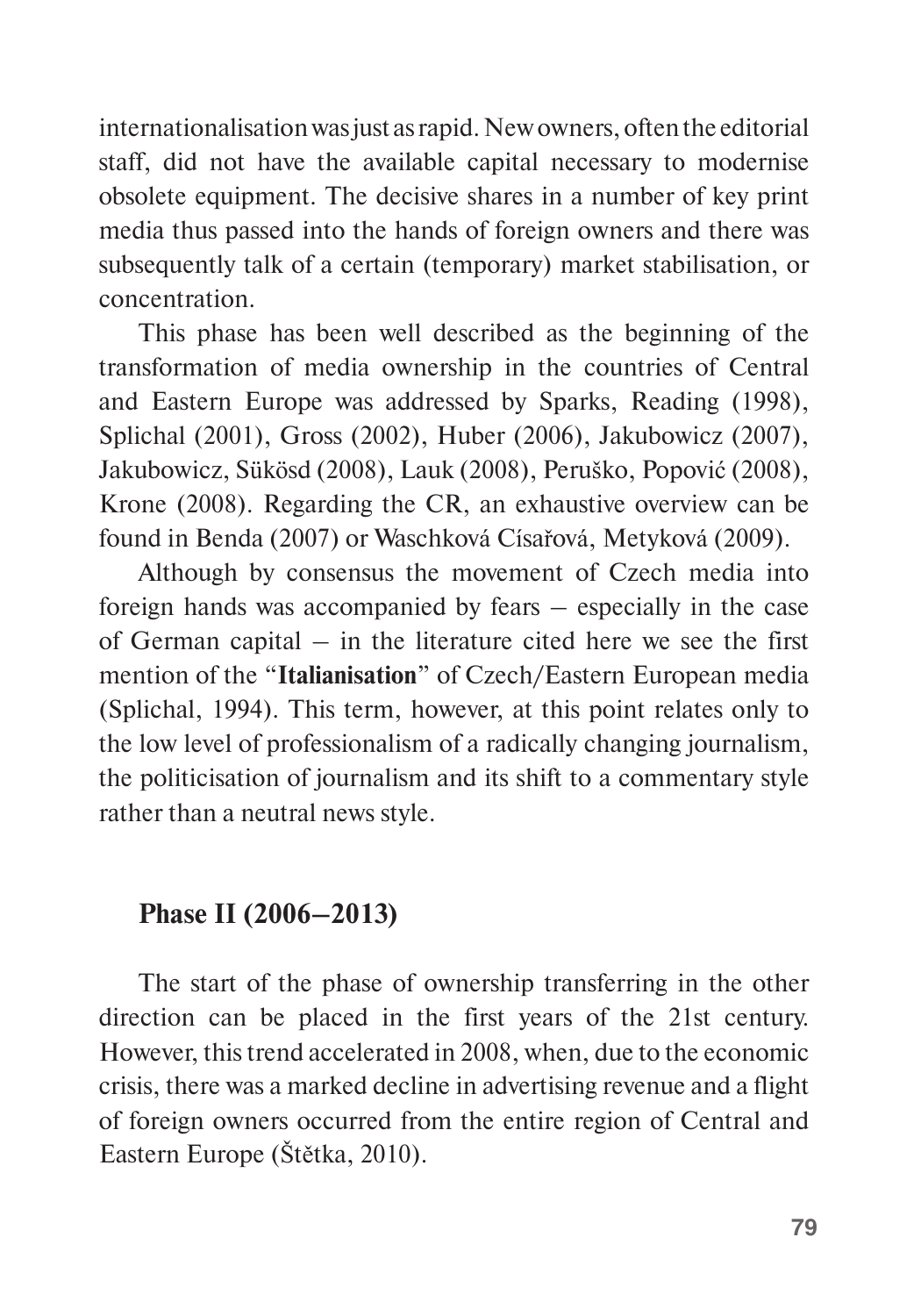In the Czech Republic the trend of take-overs by local owners is personified by Zdeněk Bakala, who bought the publishing house "Respekt Publishing" (the weekly "Respekt") in 2006, and two years later the publishing house "Economia" ("Hospodářské noviny", "Ekonom", "Marketing&Média", aktualne.cz, atlas.cz). This entrepreneur operated primarily in the areas of mining, finance and real estate. Petr Kellner – with investments in insurance, energy, real estate, retail sales – bought the publishing house "Euronews" ("Euro weekly"). Karel Komárek, a mogul in oil and gas extraction, tourism, and the lottery industry, took over Stanford ("Profit", "Czech Business Weekly"). Sebastian Pawlowski (property market) took over the then "Mediacop" ("Týden", "Instinkt"). And then there were Jaroslav Soukup, investor in advertising and security services, who took over ownership of "Empresa Media" ("TV Barrandov", "Sedmička" and later "Týden", "Instinkt") and František Savov, known in the fields of engineering and finance, who gained a controlling share in the the "Mladá fronta publishing house" ("E15", "Euro", "Strategie") (Štětka, 2010).

Apart from being the richest Czech citizens, what unites these men is the fact that they conduct business predominantly in sectors of the economy other than the media. Tunstall and Palmer coined the phrase "media/industrialist mogul", i.e. "entrepreneurs who are primarily captains in some other industrial field, but in addition own and operate major media interests" (Tunstall, Palmer, 1991: 105-106).

This type of owner is inextricably linked with the term **impure publishing**, i.e. the type of media ownership that, for instance, Mancini found in Italy at the beginning of the twentieth century. Impure publishing refers to print media published at a loss and therefore concentrated in the hands of banks and, in particular, industrialists, who "cover the chronic deficits in the sector"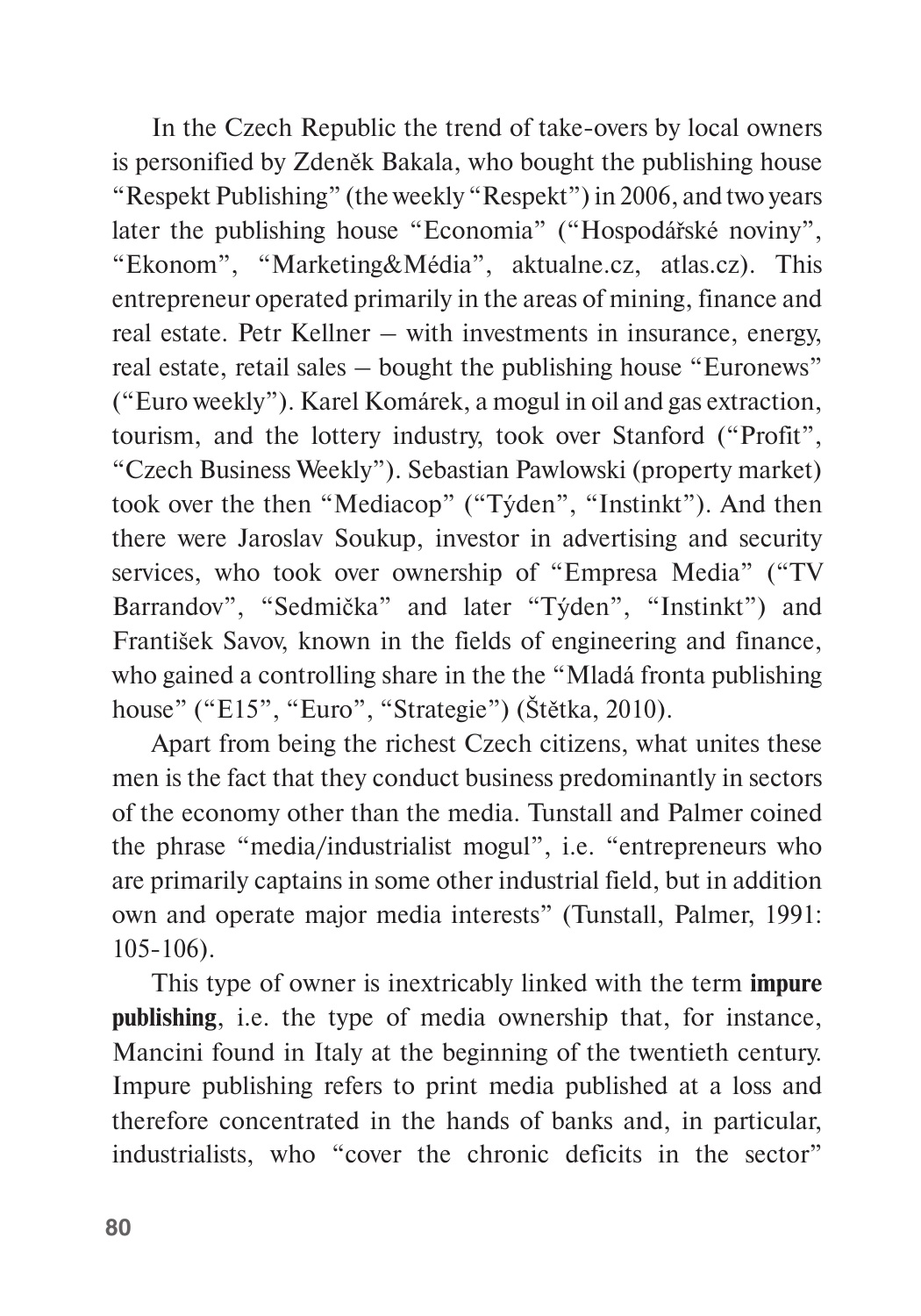(Mancini, 2001: 41). These features accompany the Italian media system to this day. (On the topic of an "impure" publishing industry in Italy, see also Bergamini, 2006; Murialdi, 2006; Mancini, 2009; Scandaletti, 2003). Here the adjective "impure" indicates a certain non-compliance with the normative theories of democratic media – it warns against the risk of a media landscape, in which not even the "liberal minimum" is valid, i.e. the existence and success of the media is solely decided by the citizens/public by their choice/ purchase of the best (faith in the "invisible hand of the market", idealistically present in Czech public discourse in the nineties).

On the types of media/industrialist moguls, Mazzoleni (Mazzoleni, 1991: 169) observes that "they 1) acquired money elsewhere and invested it in media, considering daily press in particular to be 'a strategic investment' and a way of getting closer to the political parties; 2) have been more concerned with owning (rather than with actually running) the media (…); and 3) maintain close ties with the political establishment, directly or indirectly supporting politicians in return for their help in further media expansions".

Here he discusses Italianisation in connection with the **instrumentalisation** of the media, i.e. the use of power stemming from ownership of the media to attain particular economic and/ or political objectives. The term usually occurs in regard to the concentration of communications/media power in the hands of a single owner. Rather than inferring direct influence, it refers to a number of more subtle, indirect ways in which owners can control the media in favour of their interests or those of their affiliates: by changing the organization of work, by replacing higher and middle management, and so forth. (McNair, 1998). Hanretty in a recent (Hanretty, 2014: 335–350) analysis of more than two hundred titles from 32 countries shows that titles with a sole proprietor, in which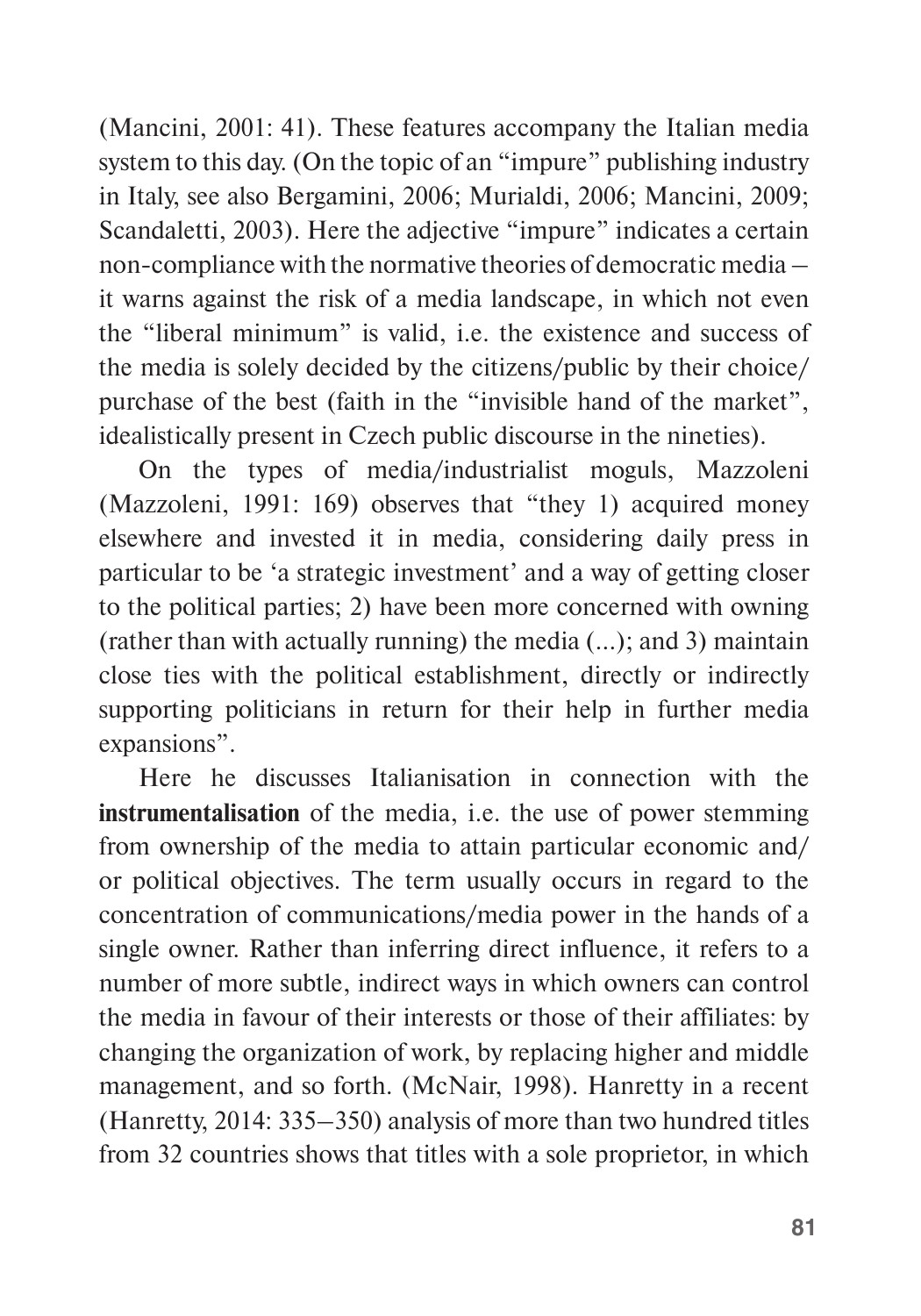foreign capital does not play a role, have much greater control of the editorial mechanisms and journalistic freedom.

Instrumentalisation has  $-$  among other things  $-$  a certain relation to parallelism. In media studies **political parallelism** is typically used to refer to traditional/historical phenomena whereby "the same social forces that found their expression in a political party (ies), had a tendency to find the same expression through the press" (Seymour-Ure, 1974: 159). Historical reasons, however, are also behind the fact that current political parties in the countries of Central and Eastern Europe are not well-anchored and not stable, nor do they command a large membership. Instead of political parallelism they more aptly reflect a conventional model along the lines of "a close set of relations between politicians, businessmen and the media that leads to a routine interchange between different groups in post-communist countries" (Sparks, Reading, 1998); or **partisan-polyvalence**, found "in a situation where political parallelism is weak, the media may be instrumentalised by a multiplicity of stakeholders and be used for a range of different goals: supporting one political figure – or one political programme – and pursuing business goals at the same time" (McCargo, 2012; on partisan polyvalence in CEE, see Zielonka, Mancini, 2011). Therefore in the second phase of ownership attention more intensively shifts to **business parallelism**:

Zielonka and Mancini describe this process as follows: "However, our study also points to strong elements of 'business parallelism,' and this represents another common feature across the region. The mass media in Central and Eastern Europe are owned by and depend on economic and business interests rather than solely political and social organisations. This contrasts with most of Western Europe, but is similar to much of Southern Europe, where corporations and individual businessmen not only own but also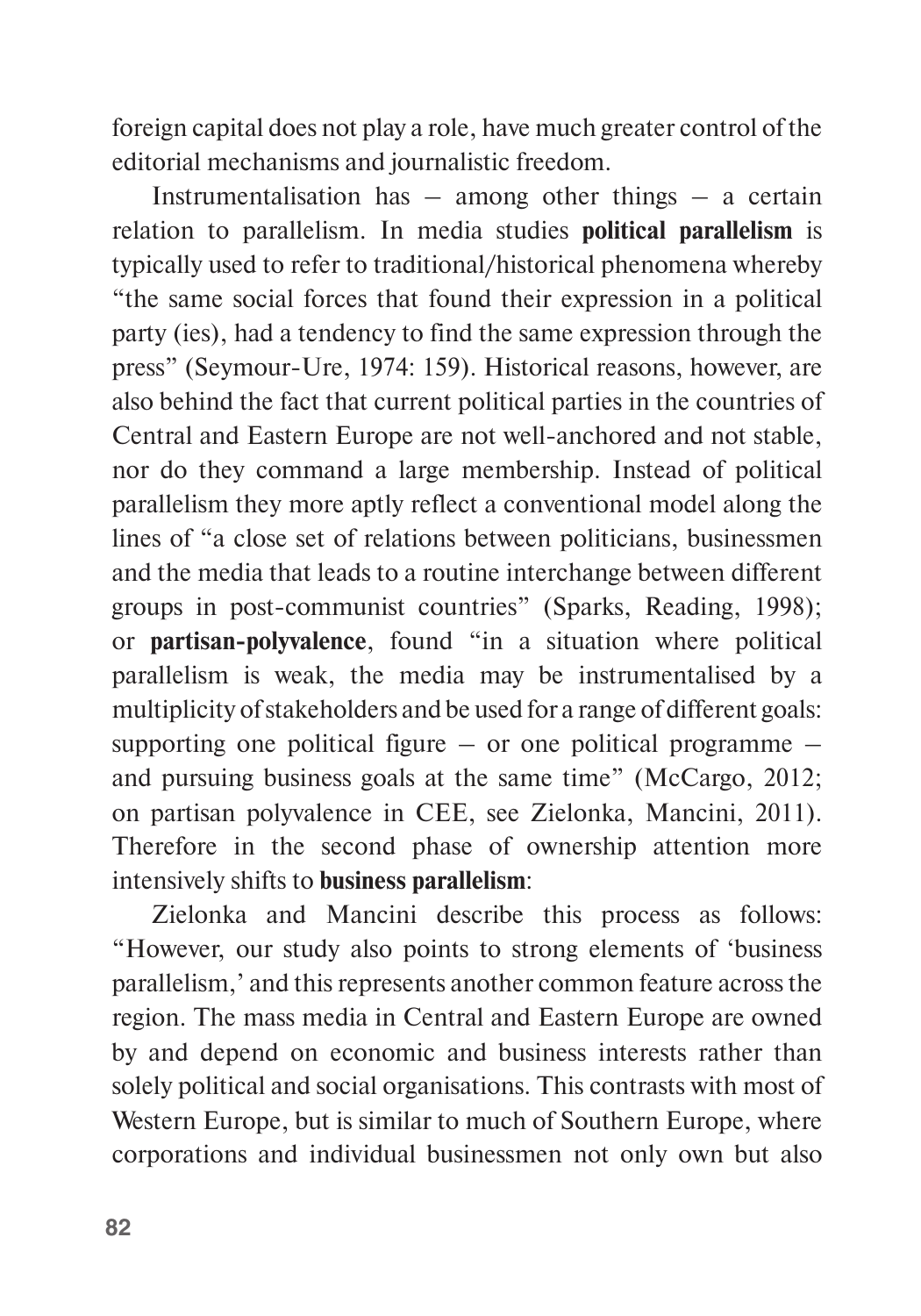directly control mass media outlets in search of profits and political influence. Profits are also usually the prime objective of foreign investors in Central and Eastern Europe… Local owners often seek not only economic gains, but also – and often primarily – political influence." (Mancini, Zielonka, 2011: 4).

The idea of "getting closer to the political parties" (or individual politicians) in order to obtain "political influence" is typical at this stage of development in the ownership of Czech media. The actual ambitions of the media/industrial moguls are not obvious. Rather we encounter support on the part of other actors<sup>1</sup>, support that is often fleeting and not well publicised.

# **Phase III. (2013 -?)**

The third phase of changes in ownership of the Czech media has a clear beginning. In June 2013 the MAFRA publishing house, issuing the most read reputable daily MF Dnes, and an influential daily Lidové noviny, a flagship of foreign ownership, instantly transformed into something different. Andrej Babiš, the owner of the agricultural, food and chemical holding Agrofert, and, according to Forbes magazine, the second richest citizen of the CR after Petr Kellner, purchased MAFRA in a surprising move. He was not just another in a series of second phase media/industrial moguls. His political ambitions took it to the next level. Even before the purchase, he founded and led the ANO Party. He unwittingly serves as an illustration of the recent observation that: "'Business

<sup>&</sup>lt;sup>1</sup> Bakala: ex. President Havel, the Green Party, pres. candidate Švejnar, TOP 09 and pres. candidate Karel Schwarzenberg; Kellner: former president Václav Klaus, Soukup: Democratic Green Party, the Social Democrats; Pawlowski: Prague mayors Kasl and Bém.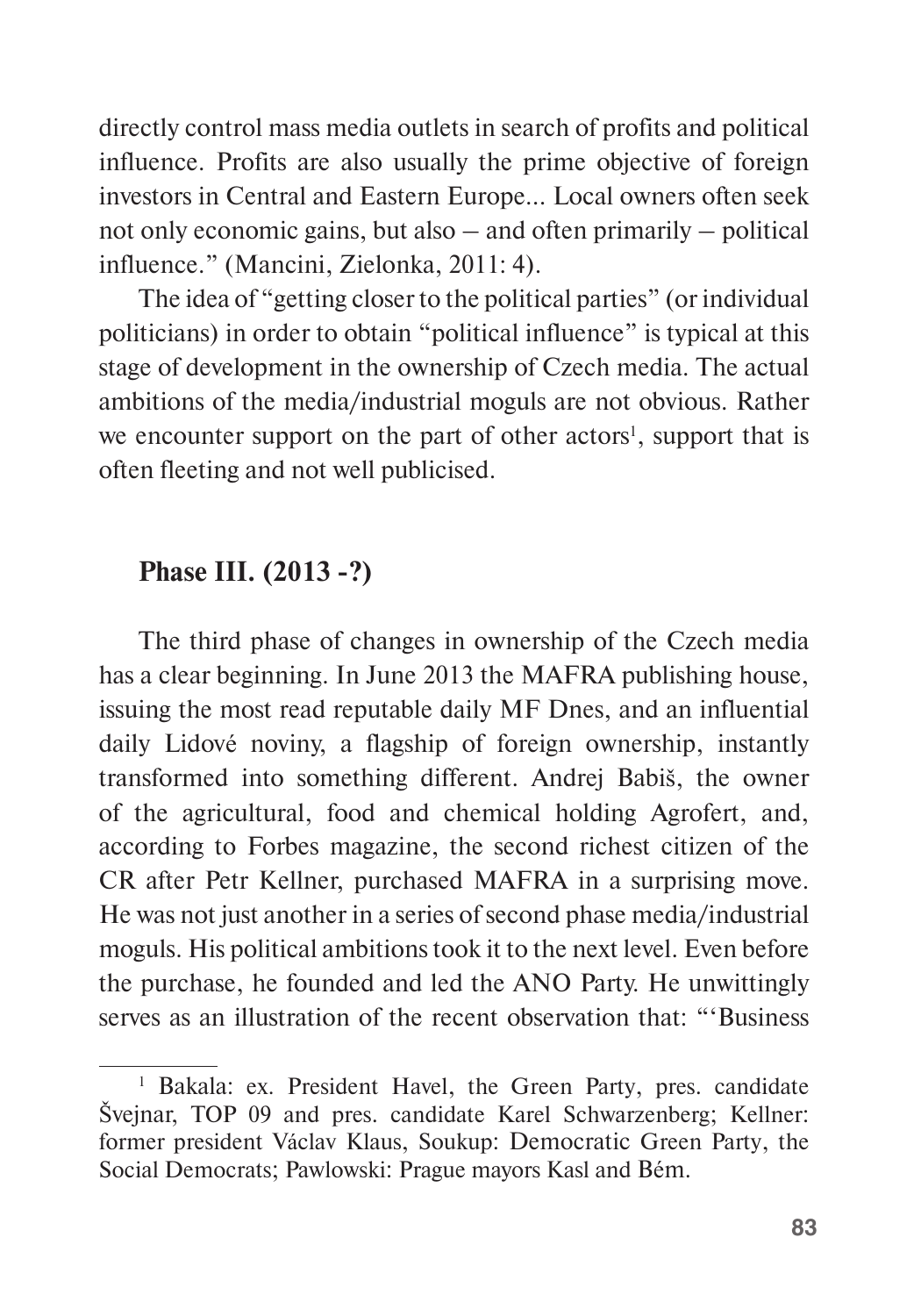parallelism' represents another common feature across the region, with some media owners actively engaged in politics and in business at the same time. Media ownership in regions is quite fuzzy and not sufficiently transparent" (Mancini, Zielonka, 2013: 2).

Although the mention of "fuzzy and not sufficiently transparent ownership" also has its interesting manifestations in the third phase of Czech media ownership, the key statement for us reads, "politics and business (incl. media business) at the same time" (NB: in contrast to, "getting closer to the political parties"). Instead of speculation about the support of political parties and individual candidates, characteristic of Phase II, Andrej Babiš arrives with his own party, albeit without obvious ties to the traditional political structures or existing social movements. Therefore it makes little sense to talk about general political parallelism (referring to a history of proven politico-philosophical alliance which forms a mass party), but we can return to the original term "party-press parallelism". This is important since the latter type of political party has been identified in recent scholarly typologies of either political parties as a business-firm or entrepreneurial party (Hopkin, Paolucci, 1999: 307–339; Krouwel, 2006: 249–262, 2012) or directly named as a businessman party (Olteanu, de Néve, 2014; see also Harmel, Svåsand, 1993: 66–88; Arter, 2013: 1–12).

 In contrast to the previous party types (mass party, catch-all party, cartel party), business-firm parties are mainly supported by private sector resources, they maintain financial and personal links with a commercial enterprise (either the party arises directly inside a company, or as a clone of its structures or otherwise) and the leadership of party and company are united in the person of one owner/party leader.

The ANO Party and its president Andrej Babiš serve as a perfect example of this model – especially given that, a few months after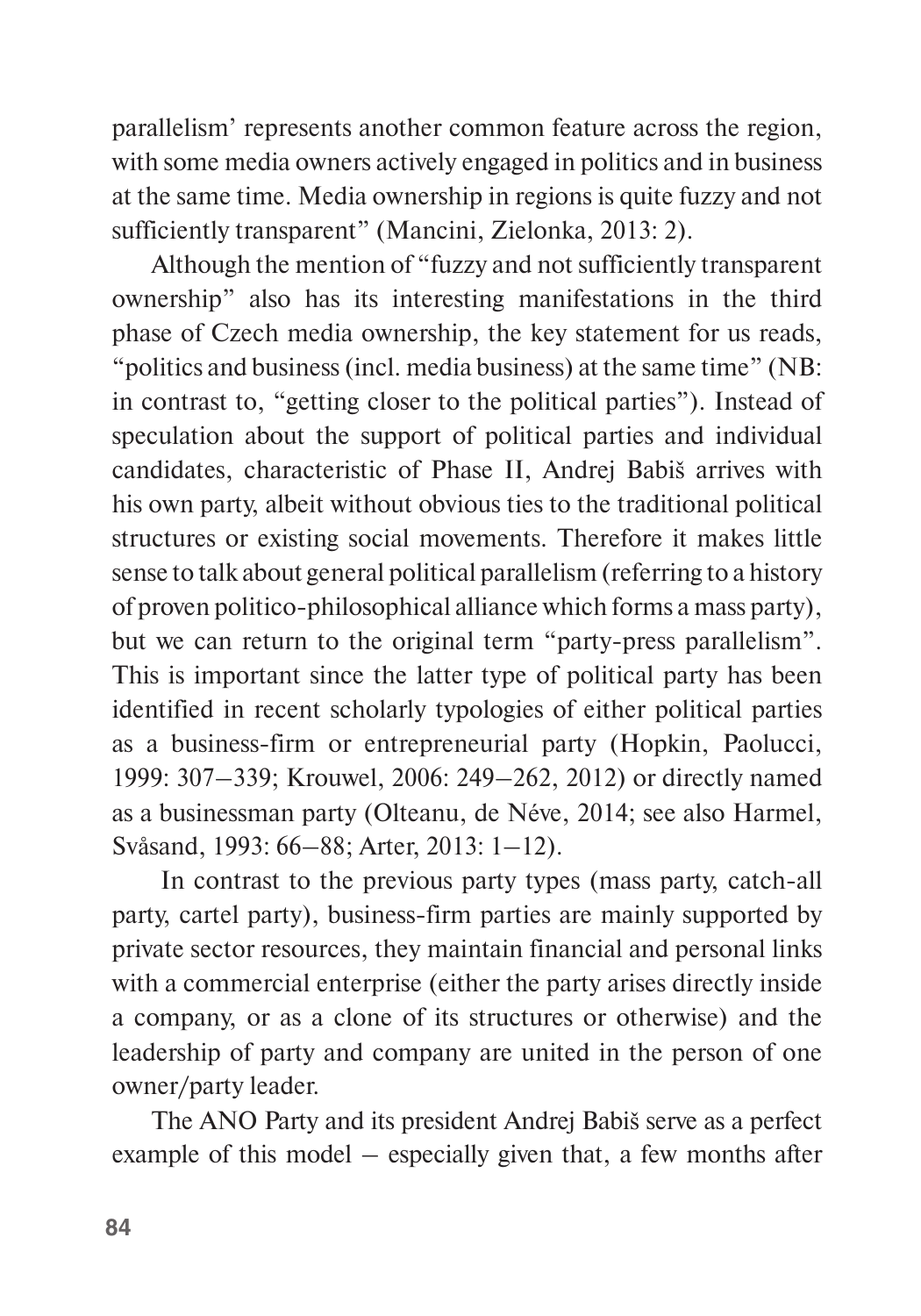acquiring MAFRA, the ANO Party made significant gains in parliamentary elections, earning second place, or 18,65% of the votes, and joined the government, with Andrej Babiš becoming Deputy Prime Minister and Minister of Finance of the Czech Republic.

This completed the shift to the third and current phase, characterised by an extremely high degree of mutual reinforcement between economic, political and media interests. Even in public discourse the features of this are evident in descriptive words like such as the "Berlusconisation" or "oligarchisation" of the Czech media. This terminology accords with the "eastern direction" – the only direction remaining after applying the three Hallin-Mancini models, (Křeček, 2013).

Ever since 2013, this topic has been a very lively one in both the press and public discourse in the Czech Republic. A number of journalists from MAFRA moved to other periodicals or established new projects ("Echo 24", "Reporter"). Non-profit organisations (Svobodu médiím – Freedom of the Media) and traditional parties attempted to legislatively restrict the linking of media and political power. This link is generally accepted as a threat to public discussion and democracy itself. However in this particular case there is not much evidence that the Deputy Prime Minister, Finance Minister and Chairman of the ANO Party has actively used "his" media against his political opponents). The lack of methodologically relevant analyses of the instrumentalisation of the media from the MAFRA Publishing House may be related to the fact that in the key years (i.e. from the second half of 2013 until the second half of 2016) there were no domestic (national) elections<sup>2</sup> in the Czech

<sup>2</sup>On 23 and 24 May 2014 elections were held for the European Parliament: ANO 16,13% of the votes (4 seats), TOP 09 + STAN 15,95% (4), ČSSD 14,17% (4), KSČM 10,98% (3), KDU-ČSL 9,95% (3), ODS (7,67%), Svobodní 5,24% (1). The voter turnout was the lowest ever – just 18,2%.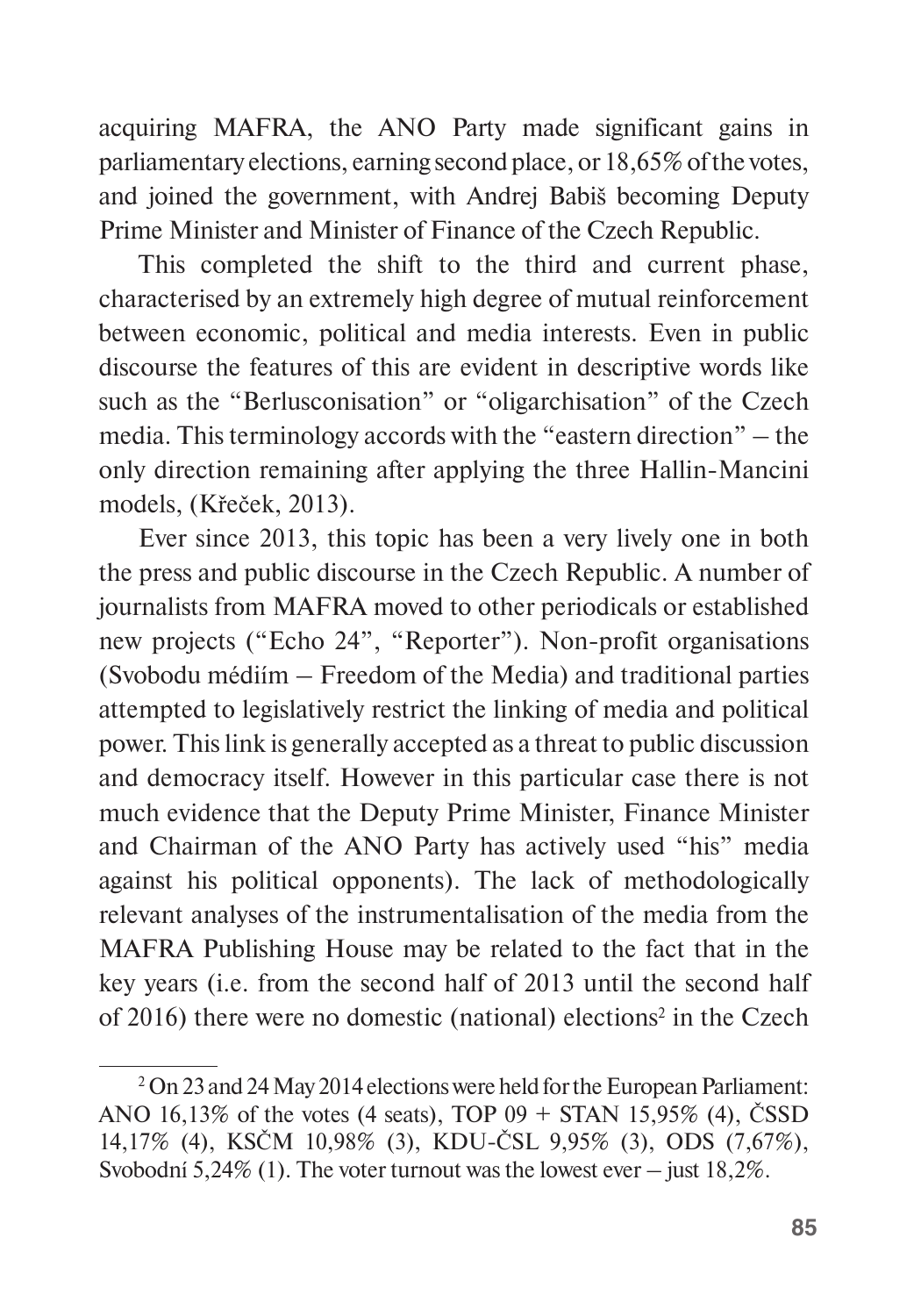Republic. Potential favouritism is always best evidenced in the preelection news and journalism. Despite this, or perhaps because of it, it seemed appropriate to carry out just such a study during this period.

# **Methods**

The theoretical background of our analysis is based on the normative theories of media and political communication, in particular, ideas about the desired behaviour of the media in relation to political actors and the public, about the media as a forum and mediator of discussions on politics and policy, i.e. the idea of media as an objective, balanced and non-partisan voice. The main research question logically, then, is whether MF Dnes and Lidové noviny favour their owner in reporting political news?

The research was conducted using a method of quantitative content analysis, in the framework of which the main hypothesis (Babiš's media support Babiš) was conceptualised so that, when referring to Andrej Babiš, there would be a significant difference between the media he owns and other media.

Focus fell on those media contents that covered/described specific disputes in which Andrej Babiš was engaged between 2014 and 2015. A pilot study, carried out in a full text media database by using a simple search algorithm<sup>3</sup>, identified ten disputes with various opponents (from governmental coalitions as well as

<sup>&</sup>lt;sup>3</sup> Tracking various words for disputes used in Czech: "Babiš AND (spor OR pře OR neshoda OR nedorozumění OR rozepře OR hádka OR kontroverze OR svár OR rozpor OR konflikt OR srážka OR svár OR boj OR konfrontace OR rozpor OR problém OR střet)". Searched in Newton Media Databases.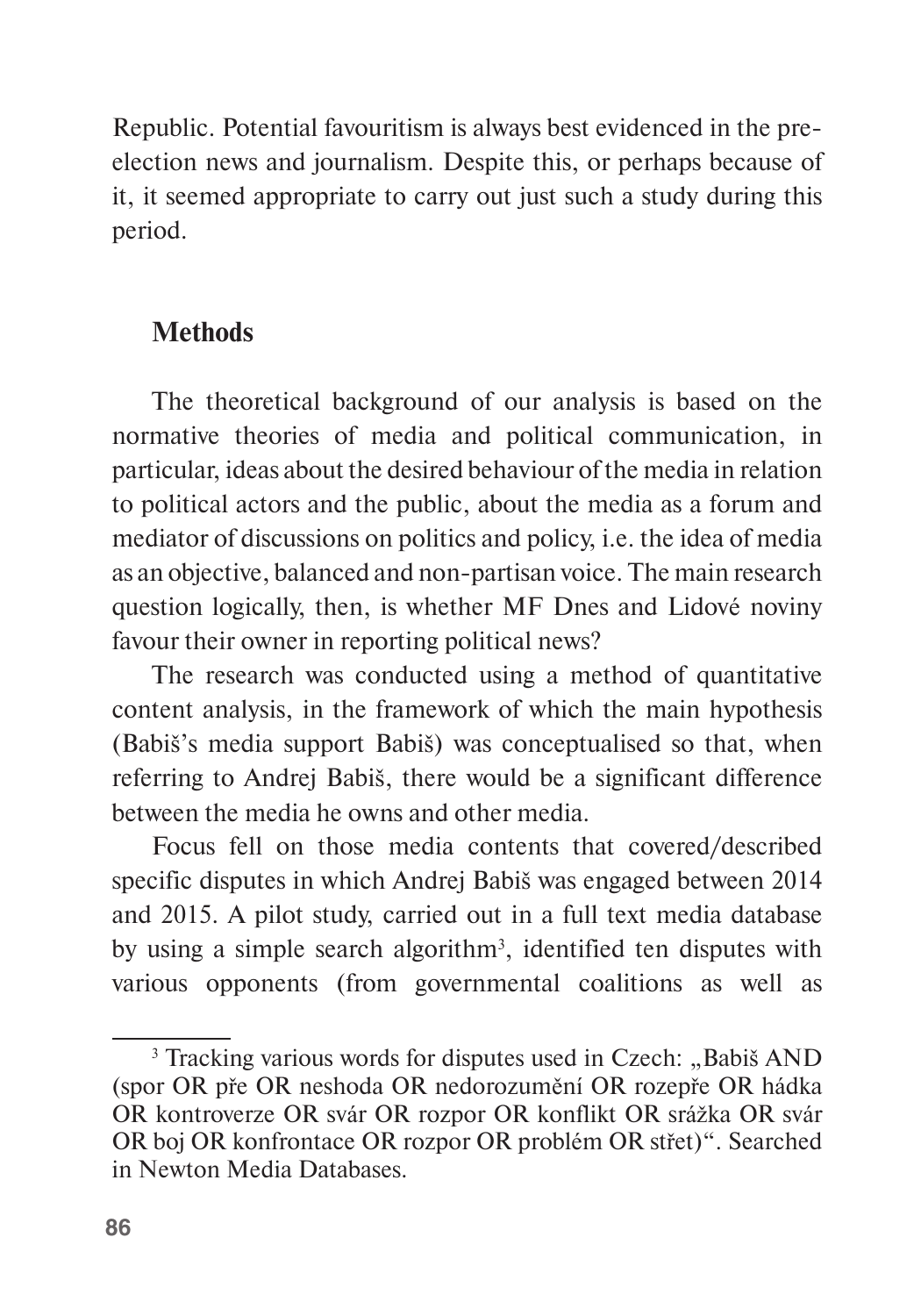parliamentary opposition) on a variety of topics<sup>4</sup>. Media siding/ support/partisanship was operationalised to the 22 variables that registered the following information: space dedicated to quotations directly cited from speeches by Andrej Babiš (vs. those of his opponents); space dedicated to the arguments and interpretations of a given dispute by advocates of Andrej Babiš's opinions (vs. the arguments and interpretations of opponents); the reported number of supporters of Babiš or his opponent; a count of how many times a political leader (Babiš, an opponent, or both) appeared in a headline; whether the name of Babiš or an opponent came first in a given text; who (or whose opinion) had the last word in the article's text; who (Babiš, opponent) was cited as the originator of the dispute by the article's author; whether the article's author sympathized with one or other side of the dispute; and whether the author indicated who won (or lost) the dispute.

7) June 2016: dispute with MP Šincl about the Insurance Act;

8) August 2015: dispute with Minister of Industry, Mládek, and Governor Novák about land for an industrial zone;

10) October 2015: dispute with MPs Šincl and Bartošek about the corruption of MPs by the lottery lobby.

<sup>4</sup> 1) January 2014: dispute with Prime Minister Sobotka about the Deputy Minister of Finance;

<sup>2)</sup> February 2014: dispute with the Chairman of the opposition TOP 09, Miroslav Kalousek, about financial assistance for the company Explosia;

<sup>3)</sup> February 2014: dispute with Prime Minister Sobotka about corrupt contacts in the Prague branch of ANO Party;

<sup>4)</sup> September 2014; dispute with the Minister of the Interior, Chovanec, about the Postal Act amendment;

<sup>5)</sup> October 2014: dispute with the Minister of Health about the funding of hospitals;

<sup>6)</sup> October 2014: dispute with Hudeček about his candidacy for ANO Party;

<sup>9)</sup> September 2015: another dispute with Kalousek, this time about the Lottery Act;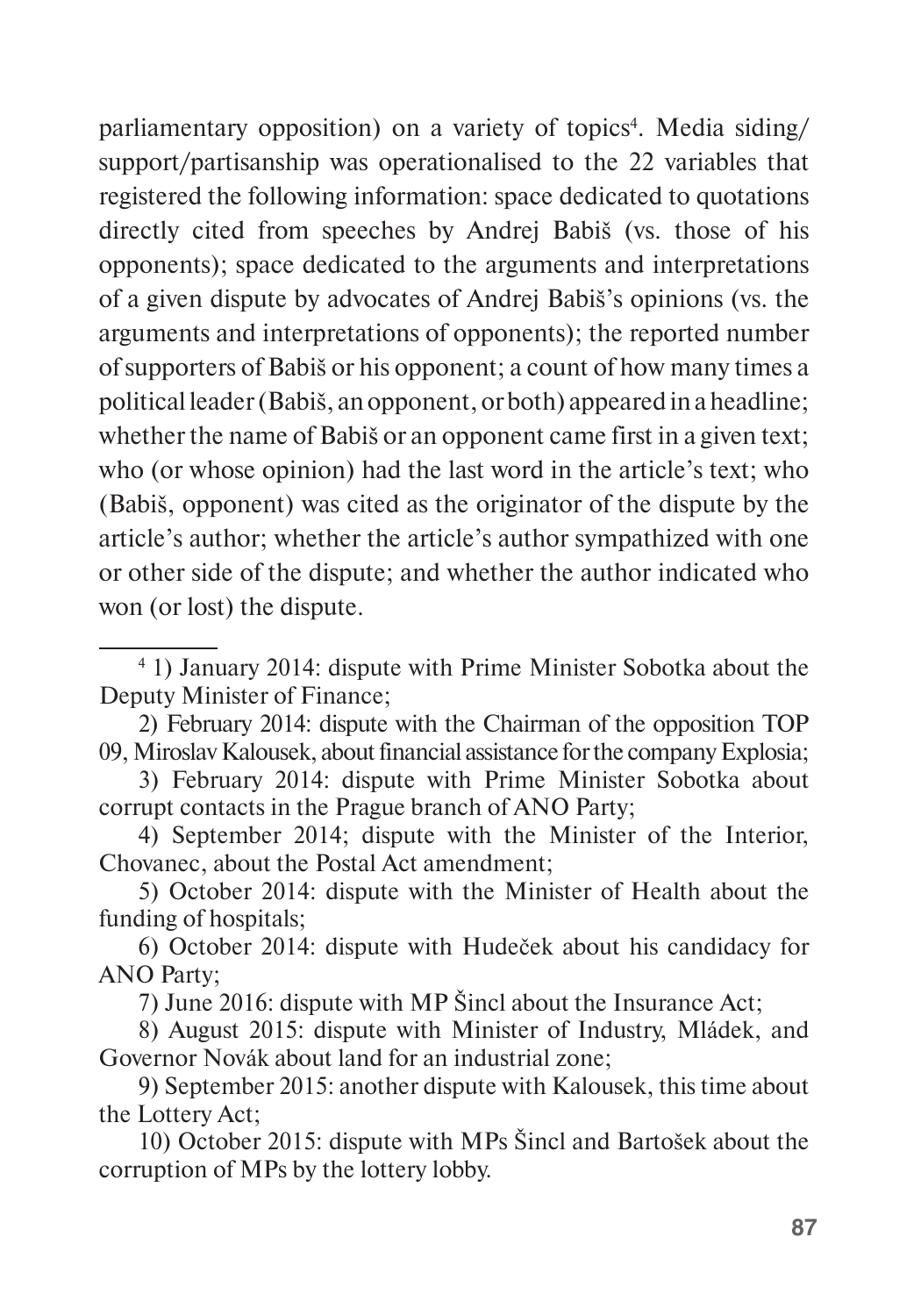The four most widely read reputable dailies<sup>5</sup> were analysed. Two belong to Andrej Babiš ("MF Dnes", "Lidové noviny"). The other two ("Právo", "Hospodářské noviny") have a different owner. The internet versions of these journals (idnes.cz, lidovky.cz, novinky.cz, ihned.cz) were also included in the analysis. An analysis was made of all the news articles relating to the dispute in question (i.e., the dispute constituted the main topic of the article) for every month since the start of the dispute.

Analysis was carried out by eight students<sup>6</sup> from the Analysis of Political Communication course after the pertinent training and successful ranking on a reliability test  $(0,91)$ . A total of 136 articles<sup>7</sup> were analysed (encoding units: articles with the main theme of "Babiš-Dispute with someone") totalling 65,980 words.

SPSS statistical software was used for data collection and statistical evaluation, using traditional approaches of quantitative content analysis – t-tests, ANOVA and Cross Tabs. (Riffe, Lacy, Fico, 2014)

#### **Results**

For some of the findings there was no need to perform a fresh analysis since attention allocated to individual disputes and all of its

<sup>5</sup> Readership in the second half of 2015: MF Dnes 686,000 readers, Právo 328,000, Lidové noviny 206,000, Hospodářské noviny 172,000. The most widely read daily, the tabloid Blesk, had 1,086,000 readers (Media project, 3 + 4Q/2015, Unie vydavatelů (Publishers Association), Median, Stem/Mark)

<sup>6</sup> Martin Balucha, Tomáš Černohous, Martin Dobrovodský, Iva Kestřánková, Tereza Maršíková, Jiří Nevečeřal and Kateřina Syslová.

<sup>7</sup> MF Dnes 12, Lidové noviny: 8, Právo: 21, Hospodářské noviny 7, idnes.cz 19, lidovky.cz 19, novinky.cz 34, ihned.cz 16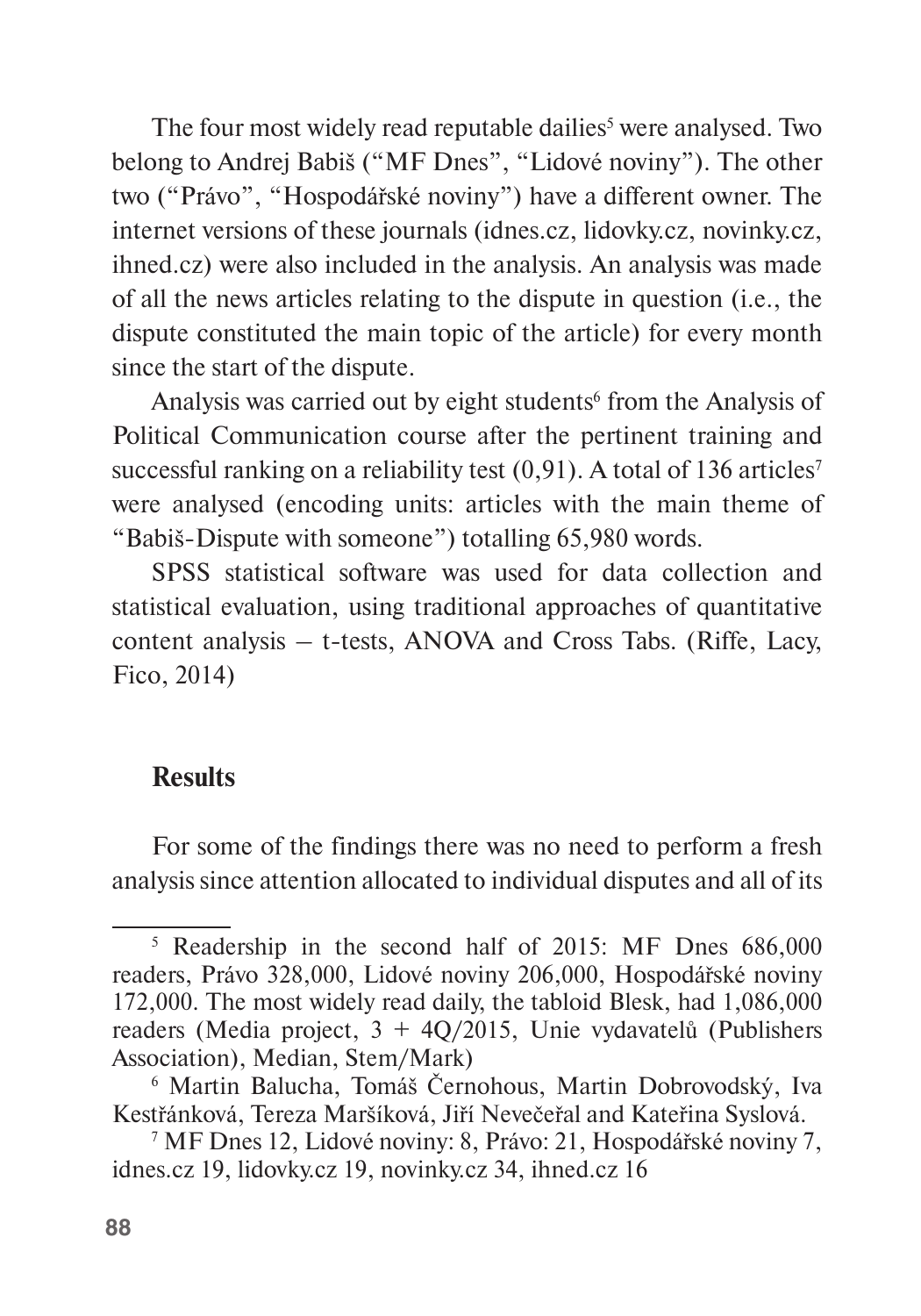actors was higher for online media than print (this simply because Internet-based editors are not under much pressure to monitor word count and the length of articles).

Some indicators of siding needed to be verified, but here too the results were to be expected – for example, the authors of the articles themselves (journalists) only very rarely stood explicitly on one side of the dispute. The results for another variable – whether authors declared a winner or a loser in a particular dispute – were thus shown to be statistically insignificant.

Andrej Babiš was indicated as the originator of the dispute far more often than his opponent. This variable alone, however, cannot serve as an example of siding (nor does cross-tabulation with the other variables confirm anything of the sort). However, the finding may testify to Babiš's confrontational political style that he is consistently labeled as the originator of a dispute either in a positive light ("Babiš opens up important causes"), or negatively ("Babiš is a troublemaker"). This was not confirmed for Babiš's media nor the other media.

Of the media monitored, the most attention (space) was given by Právo and its internet version Novinky.cz. This is explained by the fact that these media have a party-press parallelism optic that is closer to the Czech Social Democratic Party and the leaders of this party were the most frequent opponents of Andrej Babiš (in seven out of ten disputes). For both of these media, however, a balanced and impartial representation of these disputes can be observed. Likewise, the analysis shows that, on the whole, the media owned by Babiš took a balanced and impartial position when reporting on Andrej Babiš's disputes. This goes for both the daily "MF Dnes" (and its Internet version idnes.cz) and the daily "Lidové noviny" (including lidovky.cz.).

So, in fact, the main finding of the analysis is that **the main hypothesis can't be confirmed**. Even using levels of statistical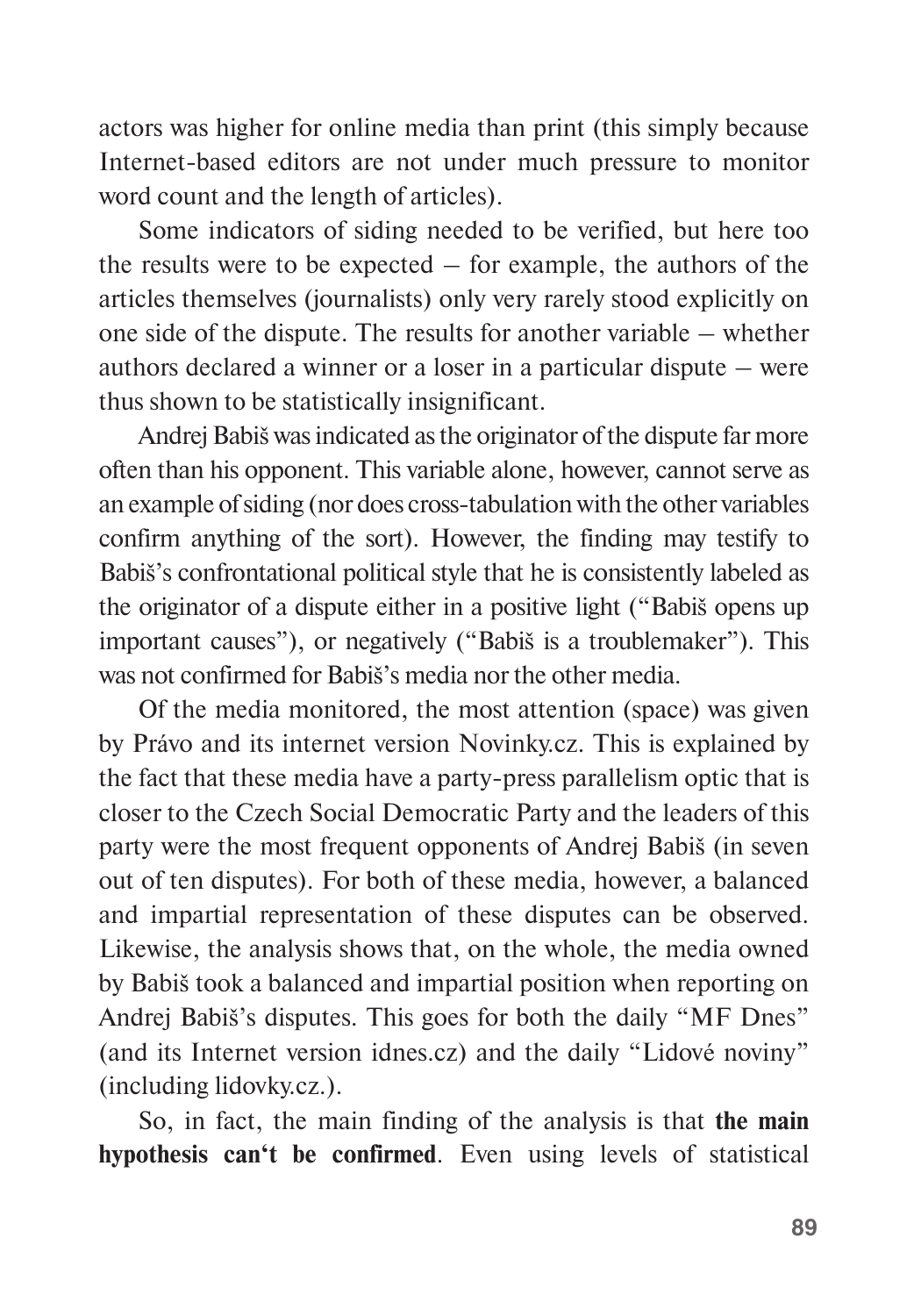significance at 10%, Chi-square test of contingency table did not confirm any significant relationship (Variable 1: Media, Variable 2: Space dedicated to Babiš x Space dedicated to the other side of the dispute; Space for Babiš's quotes x Space for opponent's quotes; First actor cited; First actor mentioned; Last actor mentioned; The number of supporters mentioned) any significant relationship (Pearson Chi-Square Test – Sig: 0,122 – 0,708; Symmetric Measures – Phi, Cramer's V  $0,158 - 0,622$ ), nor did the analysis of variance ANOVA.

*Table 1*

# **Paired samples statistics**

|        |                          | <b>Mean</b> | N   | Std.<br><b>Deviation</b> | <b>Std. Error</b><br><b>Mean</b> |
|--------|--------------------------|-------------|-----|--------------------------|----------------------------------|
|        | Babiš's quotations       | 45,20       | 136 | 50,064                   | 4,293                            |
| Pair 1 | Opponent's<br>quotations | 50,80       | 136 | 52,189                   | 4,475                            |

These surprising conclusions (on the example of variable "Space for quotations") are demonstrated in *Table 1, Table 2* and *Figure 1*.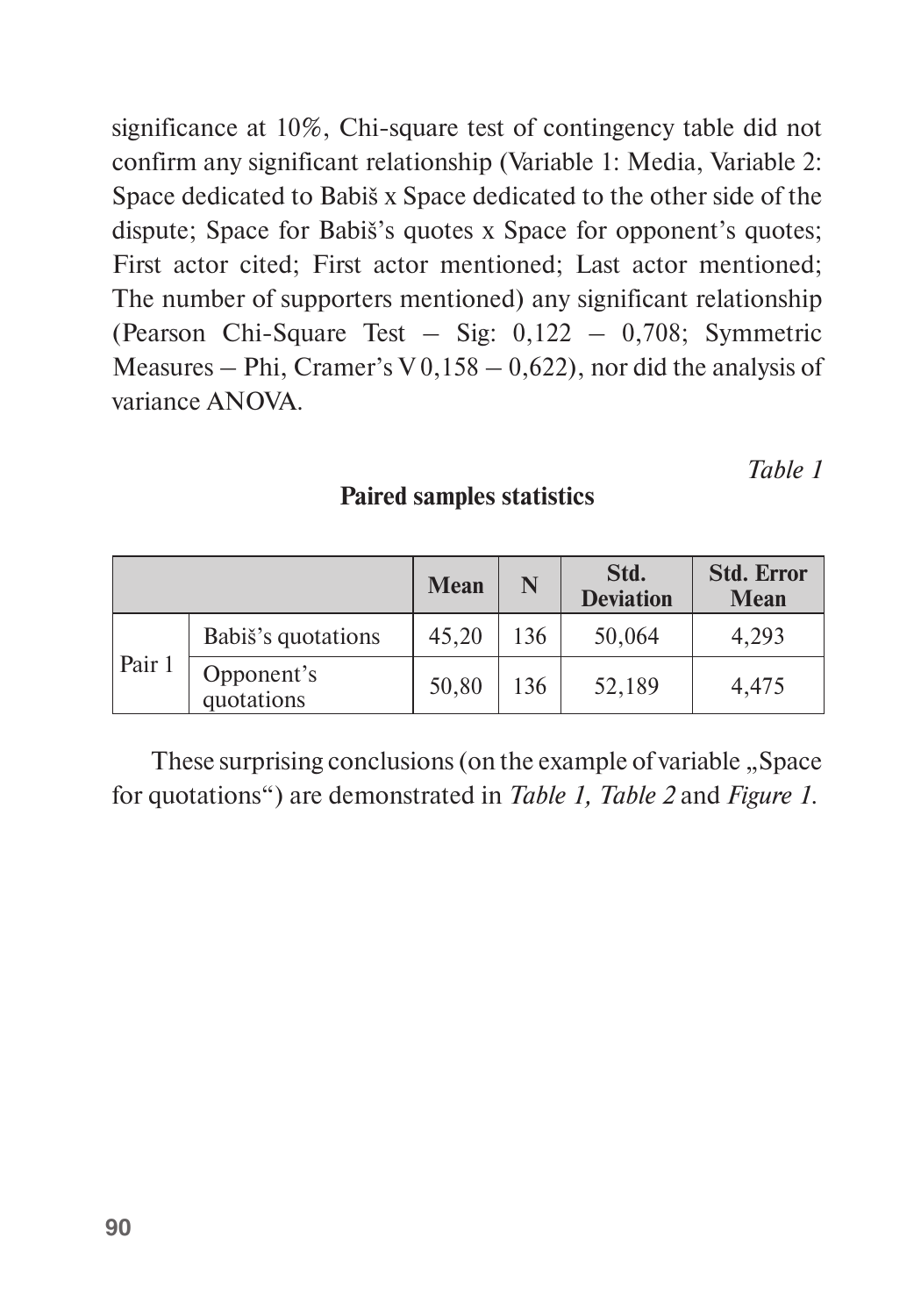*Table 2*

# Paired samples test **Paired samples test**

|                          |          |                 | Paired Difference |           |                                           |                |                 |  |
|--------------------------|----------|-----------------|-------------------|-----------|-------------------------------------------|----------------|-----------------|--|
|                          | Mean     | Std.            | Std. Error        |           | % Confidence Interva<br>of the Difference |                | '-taile<br>Sig. |  |
|                          |          | <b>eviation</b> | Mean              | Lower     | Upper                                     |                |                 |  |
| $+1$ t-test $+$<br>1 JIR | $-5,603$ | 59,804          | 5,128             | $-15,745$ | 4,539                                     | $-1,093$   135 | ,277            |  |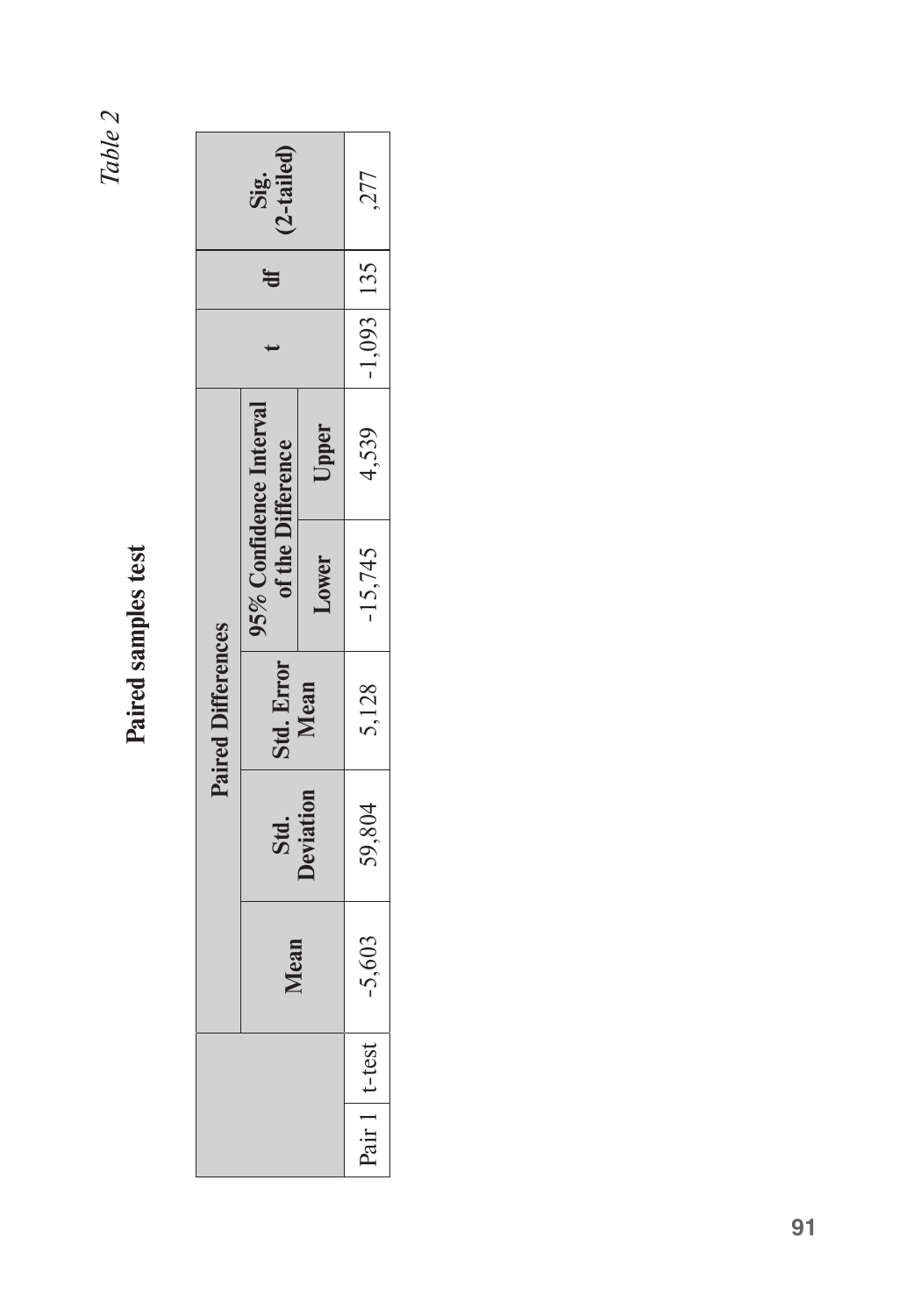*Figure 1* 



**Space dedicated to Babiš x opponents quotations**

(in number of words; Babiš – blue, Opponents – green)

They show the results of the t-test carried out for the main key variable of siding/partisanship, i.e. the space dedicated to each side of the dispute across various media. Both graphical results clearly show that the content monitored in Babiš-owned media did not side with Babiš, or did so very rarely, just as the daily "Právo" sided slightly with Babiš's opponents. This surprising result is accompanied by another surprise – the only journal, for which a significant shift to one side of the dispute was observed, was the financial newspaper "Hospodářské noviny" (and its internet version Ihned.cz), generally considered to be the best quality reputable daily in the CR. One explanation could be that, while the other titles have a large readership and a heterogeneous audience, "Hospodářské noviny" ("Economic Newspaper") targets a numerically smaller economic elite. This, of course, would mean that at the present time high-quality Czech economic journalism is aimed against the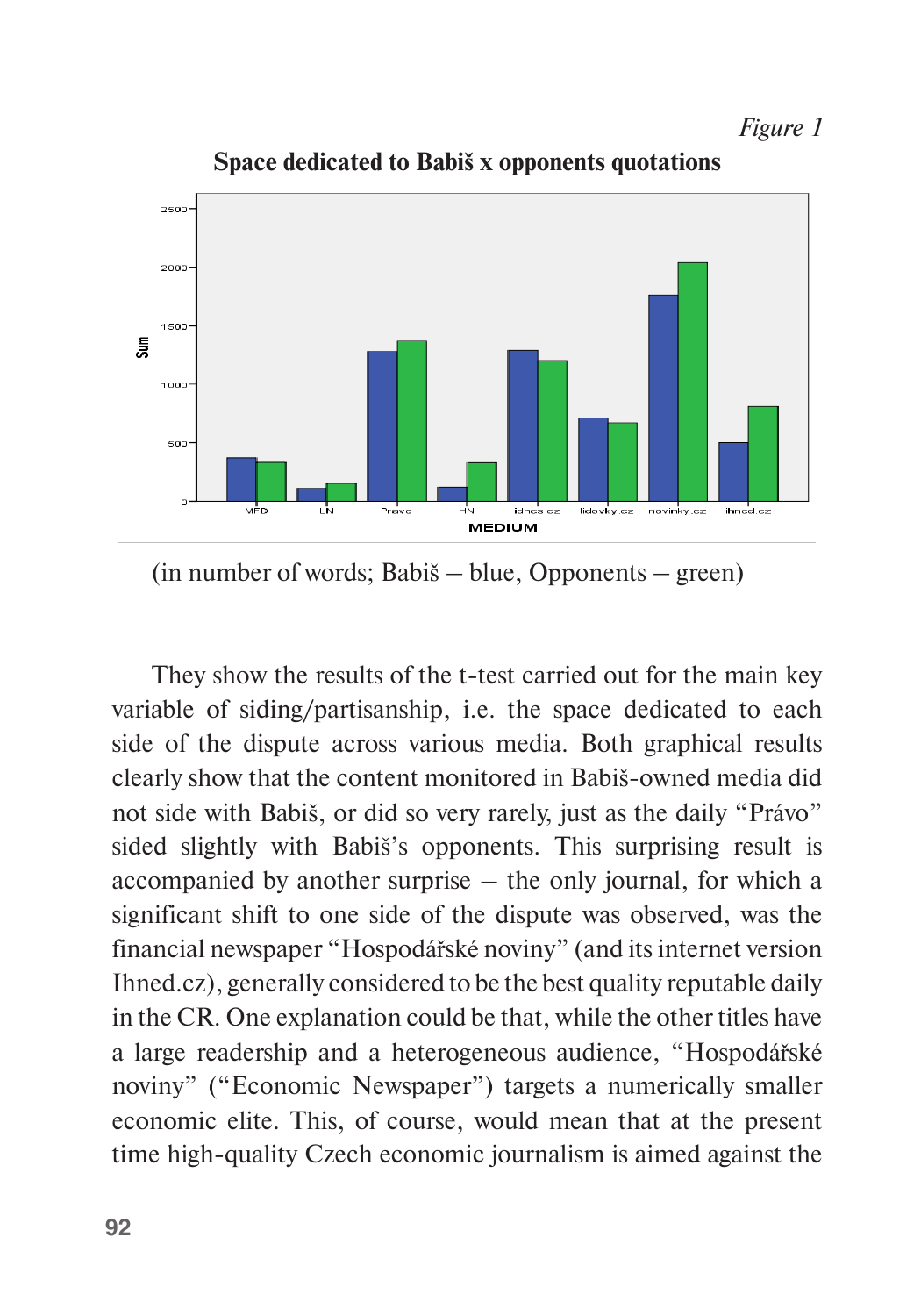leading Czech businessman, presiding as the Minister of Finance! Maybe a better explanation is the fact that "Hospodářské noviny" is published by the "Economia Publishing House", which is fully owned by Zdeněk Bakala, one of the top Czech oligarchs also active in the media  $-$  i.e. a Phase II oligarch, who never had any open political ambitions and preferred to simply support political actors, who currently stand in opposition to Andrej Babiš and his ANO Party (see *footnote 1*).

#### **Conclusion**

How should these results be interpreted, when there was an undeniable exchange of the journalistic staff and the management at Babiš's media (and these changes had already had time to "settle")? When former employees very often explained their departure as a response to Andrej Babiš's interference with the editorial independence of 'his' media outlets?

The interpretation can, in principle, be made in three ways:

The first interpretative possibility can be called **idealistic**. The main promoter of this view, we can now reveal, is Andrej Babiš himself in his speeches on the topic of media ownership. According to this version, there have never been and are not now any restrictions on editorial independence imposed by Andrej Babiš, if there were, they were marginal and diminished over time.

According to the **pragmatic** interpretation, the editors at Babiš's media recognized that critical eyes were scrutinizing them in all reporting about their owner, and they attempted (at least in the rough traits monitored by this analysis) to show maximum impartiality.

The **defeatist** variant is grounded in the simple reflection that there was no instrumentalisation because it is not worth it for media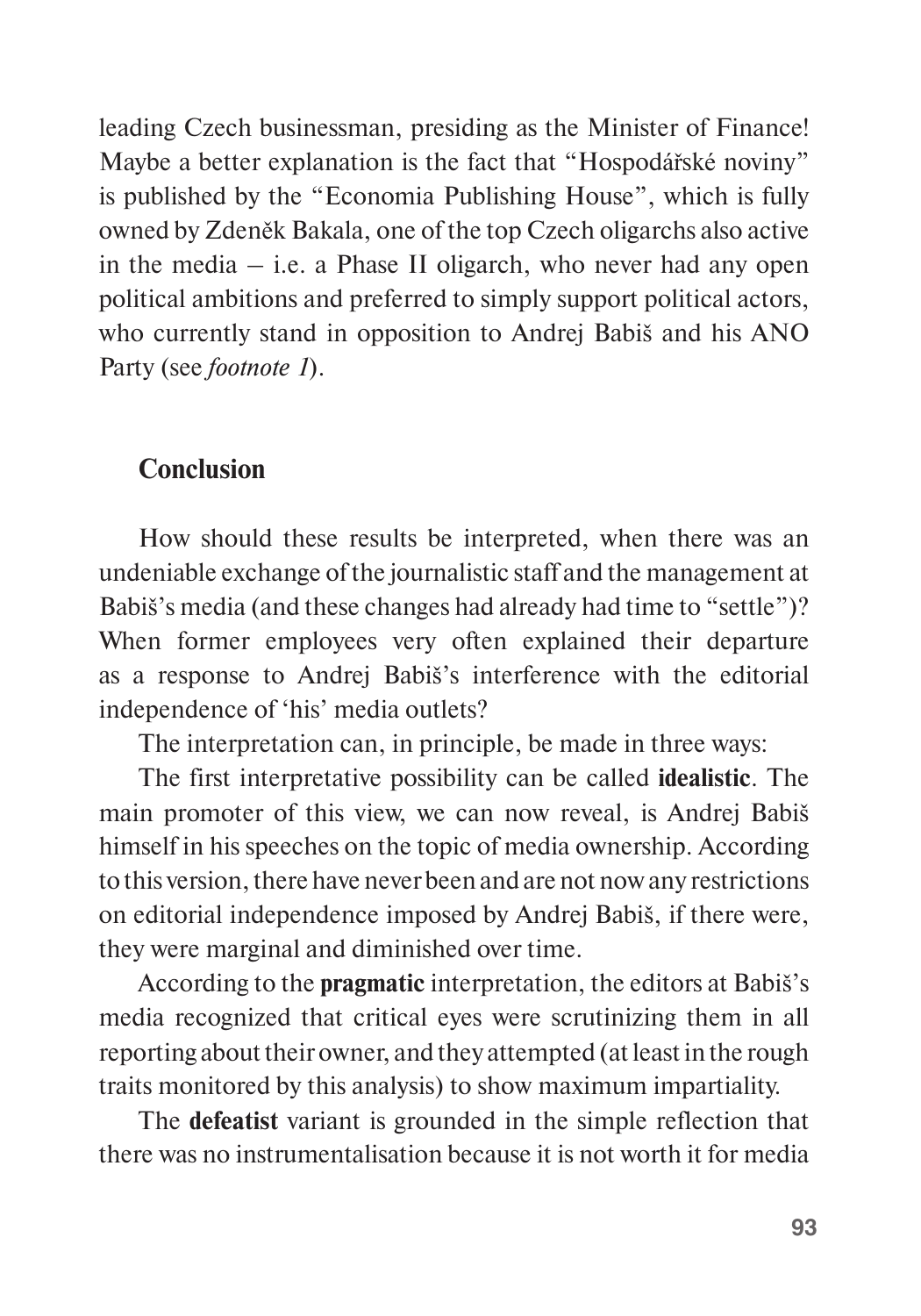owners. In this particular case, it may be due to the fact that there is no point in influencing the segment of content monitored by this analysis  $-$  i.e. the media representation of the current disputes between political professionals – outside of an election period; whilst there is sense in influencing other media content that was not monitored here (such as that which could have an agendasetting effect). On a more general level, the defeatist variant of the interpretation may lead to the belief that the printed media's influence on public political communication has decreased markedly from the past.

Without leaning towards just one of the variants outlined here, the main explanation can be derived from the fact, already mentioned, that this analysis focused on media content from 2014 and 2015, when there were no elections in the Czech Republic.

The first election to take place following Andrej Babiš's acquisition of the MAFRA Publishing House was to occur in the autumn of 2016, i.e. at the time this paper went to press. The next content analysis – this time treating pre-election coverage – will be crucial for answering questions related to the concentration of political and economic power. If the anticipated event of instrumentalisation proves to be correct, then the Czech political system will need to ascertain whether this normative problem can be resolved legislatively. If it is not proven to be so, then nothing else remains but to investigate further, now no longer using content analysis, but with research by observation, questionnaires and interviews in the newsrooms themselves. This may explain how this unexpectedly positive state of balanced reporting was achieved – and whether the idealistic, pragmatic or defeatist explanation proves most valid.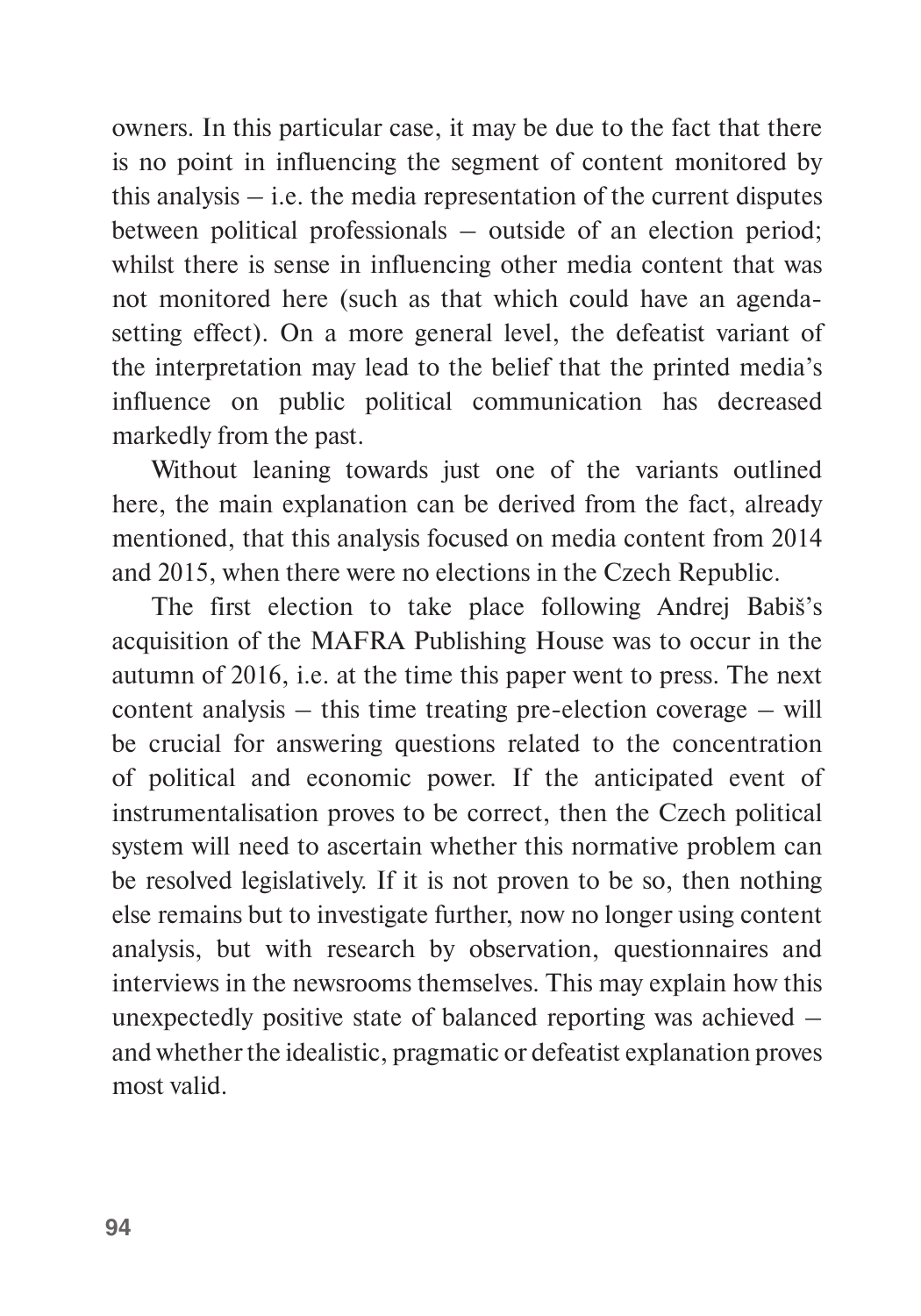# **References**

ARTER, D. (2013). When New Party X has the 'X Factor'. On Resilient Entrepreneurial Parties. *Party Politics*. pp. 1–12.

BENDA, J. (2007). *Vlastnictví periodického tisku v ČR v letech 1989-2006*. Praha: Karolinum.

BERGAMINI, O. (2006). *La Democrazia della Stampa. Storia del giornalismo*. Roma-Bari: Laterza.

GROSS, P. (2004). Between Reality and Dream: Eastern European Media, Transition, Transformation, Consolidation and Integration*. East European Politics and Society*. 18(1). pp. 110–131.

HALLIN, D. C., MANCINI, P. (2004). *Comparing Media Systems: Three Models of Media and Politics.* Cambridge: Cambridge University Press.

HALLIN, D. C., MANCINI, P. (2011). *Comparing Media Systems Beyond the Western World*. Cambridge: Cambridge University Press.

HANRETTY, C. (2014). Media Outlets and their Moguls: Why Concentrated Individual or Family Ownership is Bad for Editorial Independence. *European Journal of Communication*. 29(1). pp. 335–350.

HARMEL, R., SVÅSAND, L. (1993). Party Leadership and Party Institutionalisation: Three Phases of Development. *West European Politics*. 16(2). pp. 66–88.

HOPKIN, J., PAOLUCCI, C. (1999). The Business Firm Model of Party Organisation: Cases from Spain and Italy. *European Journal of Political Research*. 35. pp. 307–339.

HUBER, S. (2006). *Media Markets in Central and Eastern Europe. An Analysis on Media Ownership in Bulgaria, Czech Republic, Estonia, Hungary, Latvia, Lithuania, Poland, Romania, Slovakia and Slovenia*. Austria: LIT Verlag.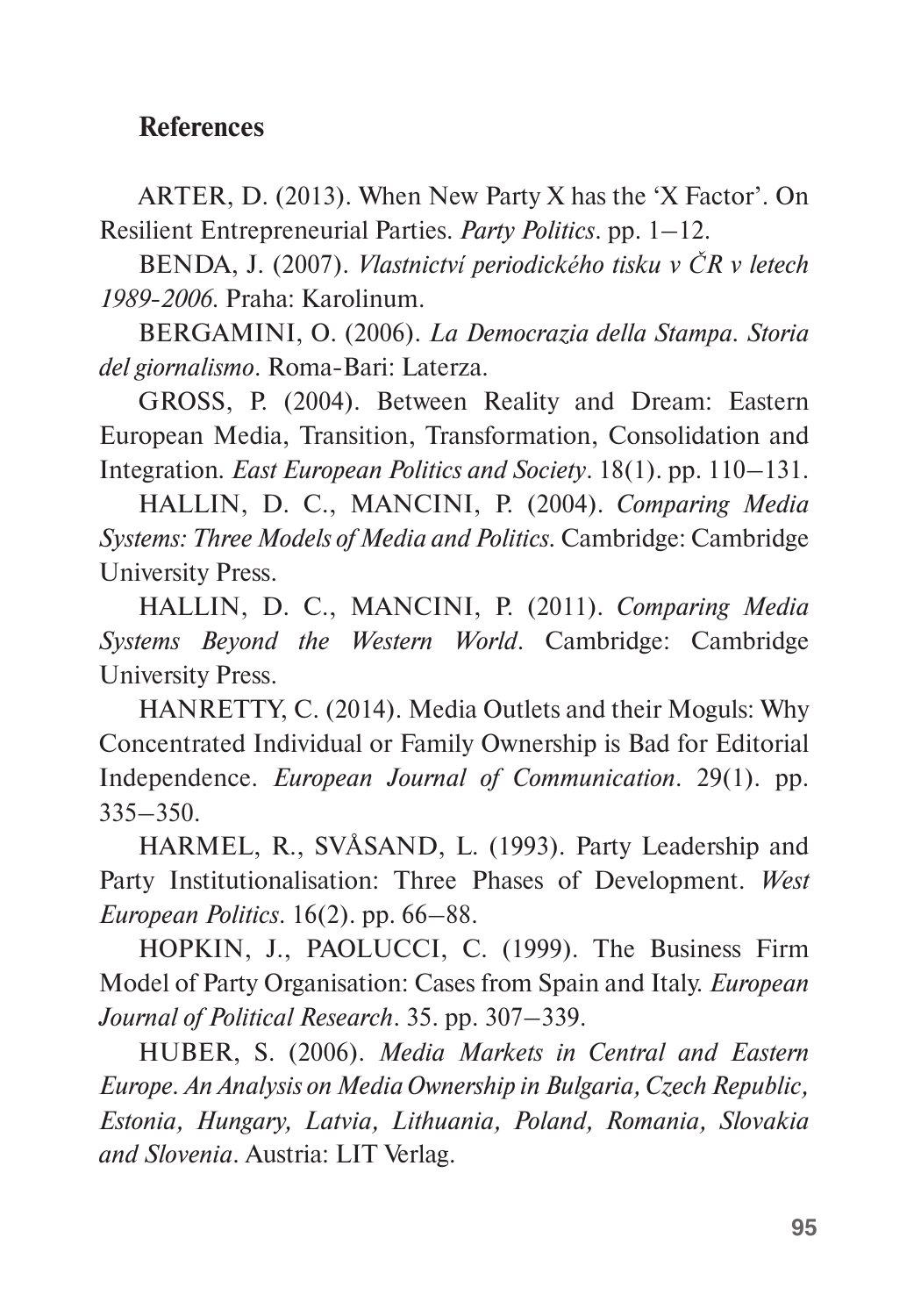JAKUBOWICZ, K. (2007). *Rude Awakening. Social and media change in Central and Eastern Europe.* Cresskill: Hampton Press.

JAKUBOWICZ, K., SÜKÖSD, M. (eds.). (2008). *Finding the Right Place on the Map: Central and Eastern European Media Change in a Global Perspective*. Bristol: Intellect.

KRONE, J. (2008). Foreign Media Investments. Engagements of West European Newspaper Publishers after the End of the Cold War in the East European Classical Newspaper Markets. In: Dobek-Ostrowska, B., Głowacki (eds.). *Comparing Media Systems in Central Europe. Between Commercialization and Politicization*. Wroclaw: Wydawnictwo Uniwersytetu Wrocławskiego. pp. 85–98.

KROUWEL, A. (2006). Party Models. In: Crotty, J.W., Katz, R.S. (eds). *Handbook of Party Politics*. New York: Sage. pp. 249–262.

KROUWEL, A. (2012). *Party Transformations in European Democracies.* New York: SUNY Press.

KŘEČEK, J. (2013). *Politická komunikace od res publica po public relations.* Praha: Grada.

LAUK, E. (2008). How Will It All Unfold? Media Systems and Journalism Cultures in Post-Communist Countries. In: Jakubowicz, K., Sükösd, M. (eds.). *Finding the Right Place on the Map. Central and Eastern European Media Change in a Global Perspective*. Bristol: Intellect. pp. 193–212.

MANCINI, P. (2001). *Il Sistema Fragile. I Mass Media in Italia tra Politica e Mercato.* Roma: Carocci.

MANCINI, P. (2009). *Elogio della Lottizzazione. La via Italiana al Pluralismo*. Roma, Bari: Laterza.

MAZZOLENI, G. (1991). Media Moguls in Italy. In: Tunstall, J., Palmer, M. (eds.) *Media moguls*. London, New York: Routledge. pp. 162–183.

MANCINI, P., ZIELONKA, J. (2013). *MDCEE Final Project Reports 2013. An Introduction to the Final Project Reports for the ERC-*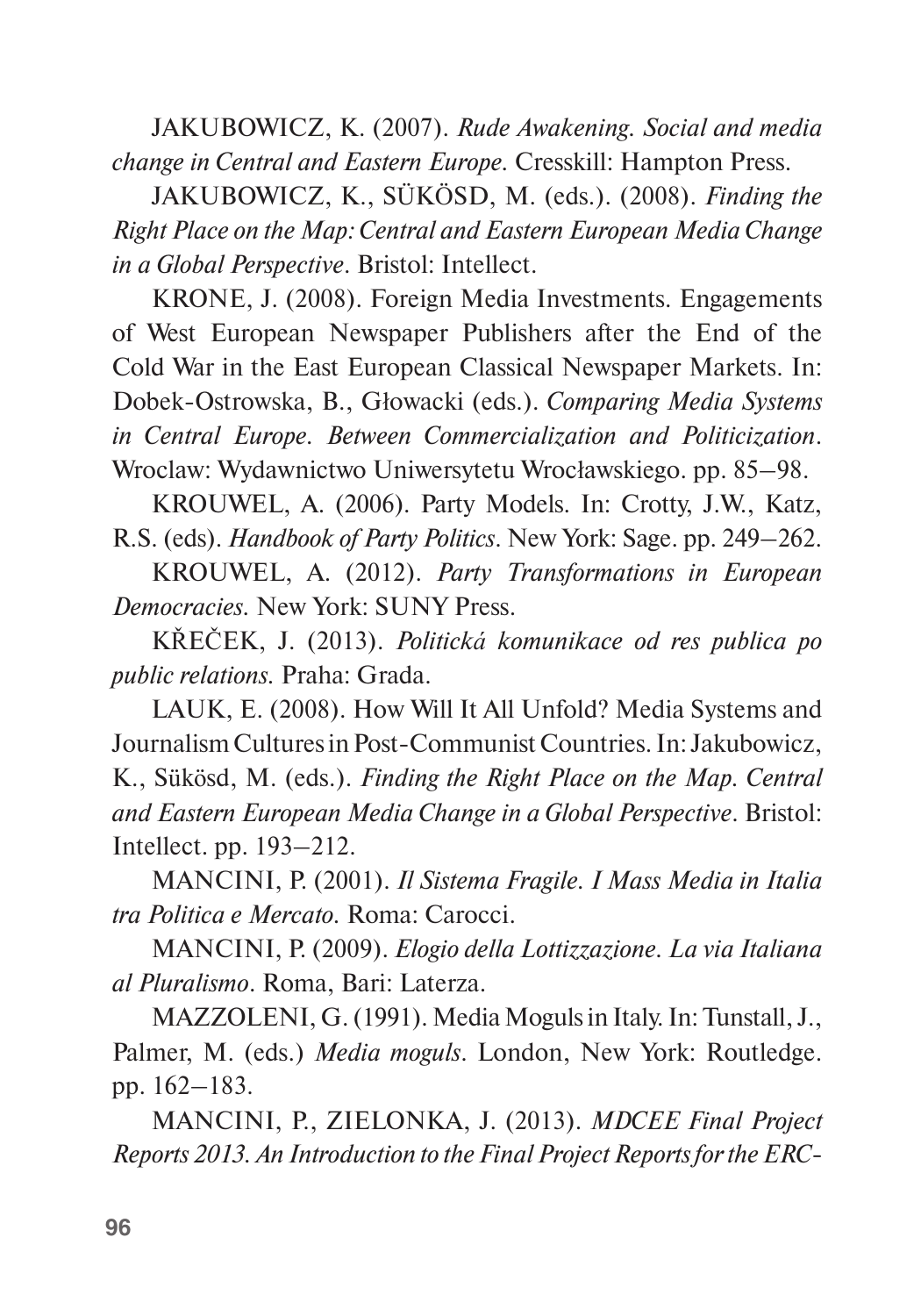*funded Project Media and Democracy in Central and Eastern Europe* (MDCEE) [Online] Accessed from [http://mde.politics.ox.ac.uk/](http://mde.politics.ox.ac.uk/images/Final_reports/mancini_zielonka_intro to%25) images/Final reports/mancini zielonka intro%20to%20 mdcee %20final%20reports\_posted.pdf.

MCCARGO, D. (2012). Partisan Polyvalence: Characterizing the Political Role of Asian Media. In: Hallin, D. C., Mancini, P. (eds.): *Comparing Media Systems Beyond the Western World.*  Cambridge: Cambridge University Press. pp. 201–223.

MCNAIR, B. (1998). *The Sociology of Journalism*. Oxford: Oxford University Press.

MURIALDI, P. (2006). *Storia del giornalismo italiano. Dalle gazzette a Internet*. Bologna: il Mulino.

OLTEANU, T., DE NÉVE, D. (2016). *Business Firm or rather Businessman Parties? Political Entrepreneurs in Action.* Working paper presented Montreal 2014 (XXIII IPSA World Congress of Political Science, sekce RC34 – Political Participation: New Parties, Political Culture and Democracy) [Online] Accessed from [http://paperroom.ipsa.org/papers/paper\\_33739.pdf](http://paperroom.ipsa.org/papers/paper_33739.pdf)

RIFFE, D., LACY, S., FICO, F. (2014). *Analyzing media messages: using quantitative content analysis in research.* New York: Routledge.

SCANDALETTI, P. (2003). *Come parla il potere. Realtà e apparenze della comunicazione pubblica e politica*. Milano: Sperling & Kupfer.

SEYMOUR-URE, C. (1974). *The Political Impact of Mass Media*. Beverly Hills: Sage.

SPARKS, C., READING, A. (1998). *Communism, Capitalism and the Mass Media*. London: Sage.

SPLICHAL, S. (1994). *Media Beyond Socialism: Theory And Practice in Central Europe*. Boulder: Westview Press.

SPLICHAL, S. (2001). Imitative Revolutions. Changes in the Media and Journalism in East-Central Europe. *Javnost –The Public*. 8 (4). pp. 31–58.